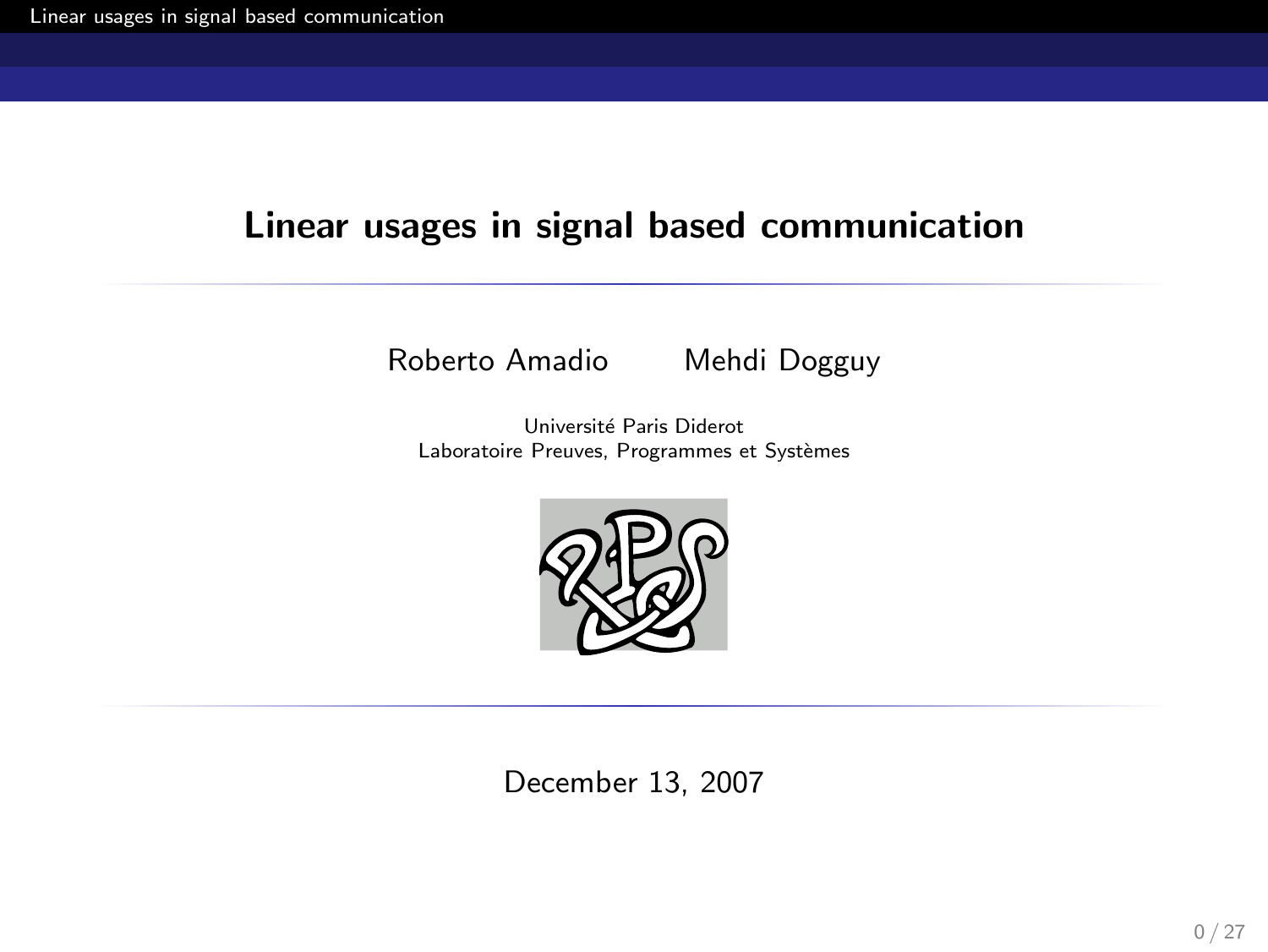



- 2 [Typing system 1](#page-11-0)
- 3 [Extended system](#page-26-0)

#### 4 [Future work](#page-36-0)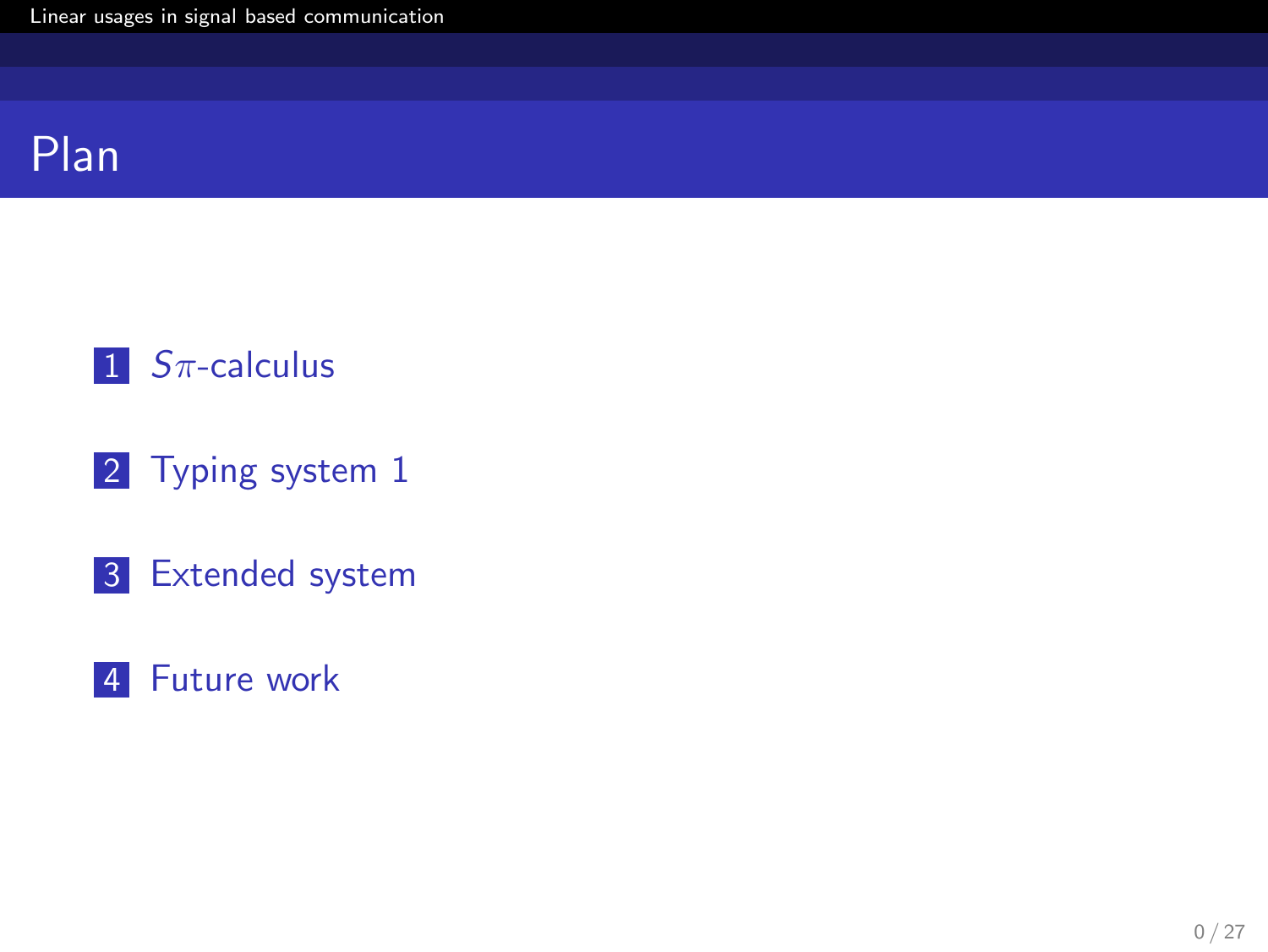$L_{S_{\pi}$-calculus}$ 

## <span id="page-2-0"></span>1 -  $S\pi$ -calculus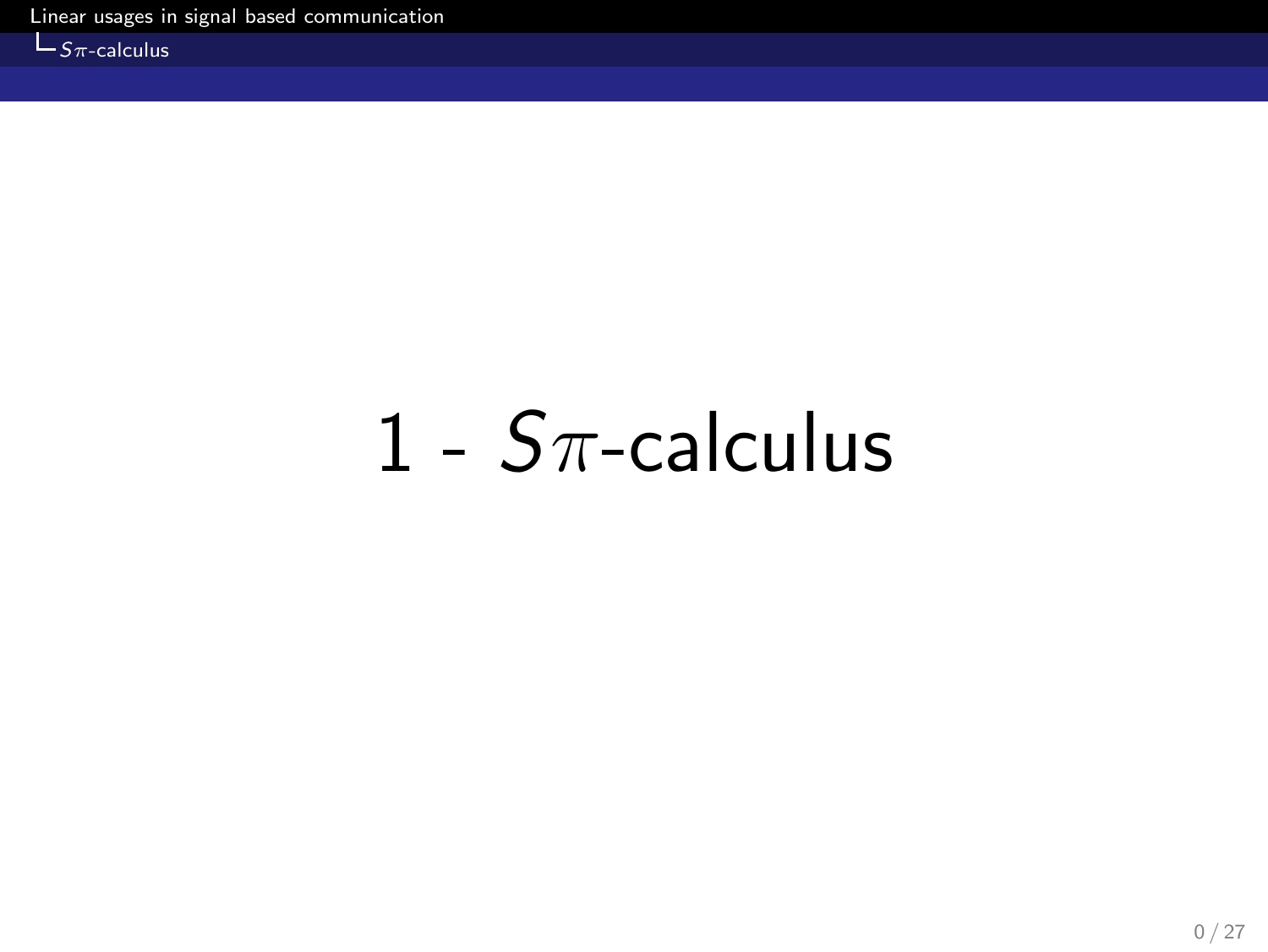$L_{S_{\pi}\text{-calculus}}$ 

Introduction

- is a synchronous  $\pi$ -calculus,
- $\blacksquare$  no non-deterministic choice operator  $+$ ,
- $\blacksquare$  a dereferenciation operator !s,
- $\blacksquare$  inputs depend on the instant,
- $\blacksquare$  outputs are persistent within the instant.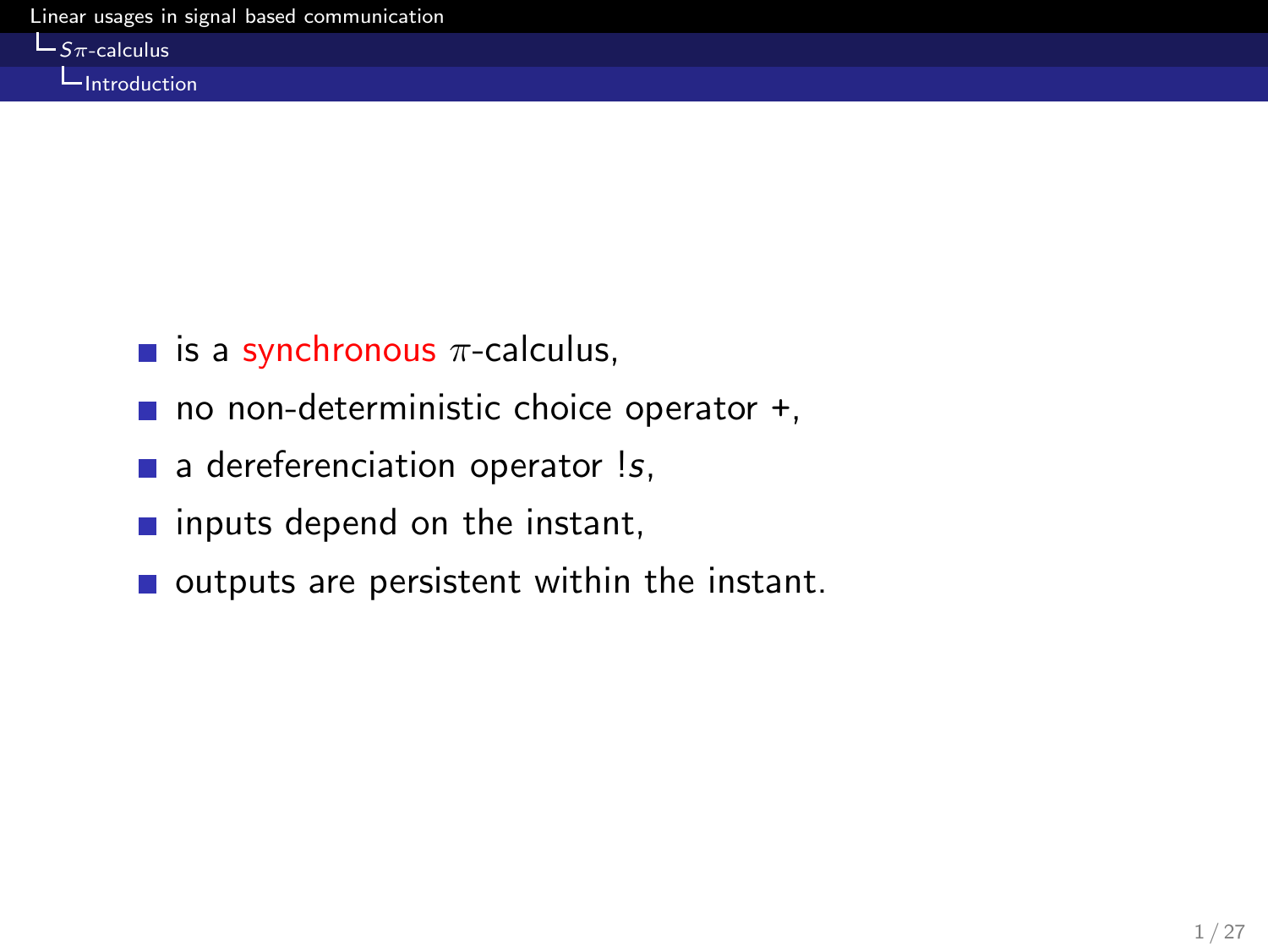[Linear usages in signal based communication](#page-0-0)

 $L_{S\pi\text{-calculus}}$ 

**I**ntroduction



$$
pause.K = \nu s(s(x).0, K)
$$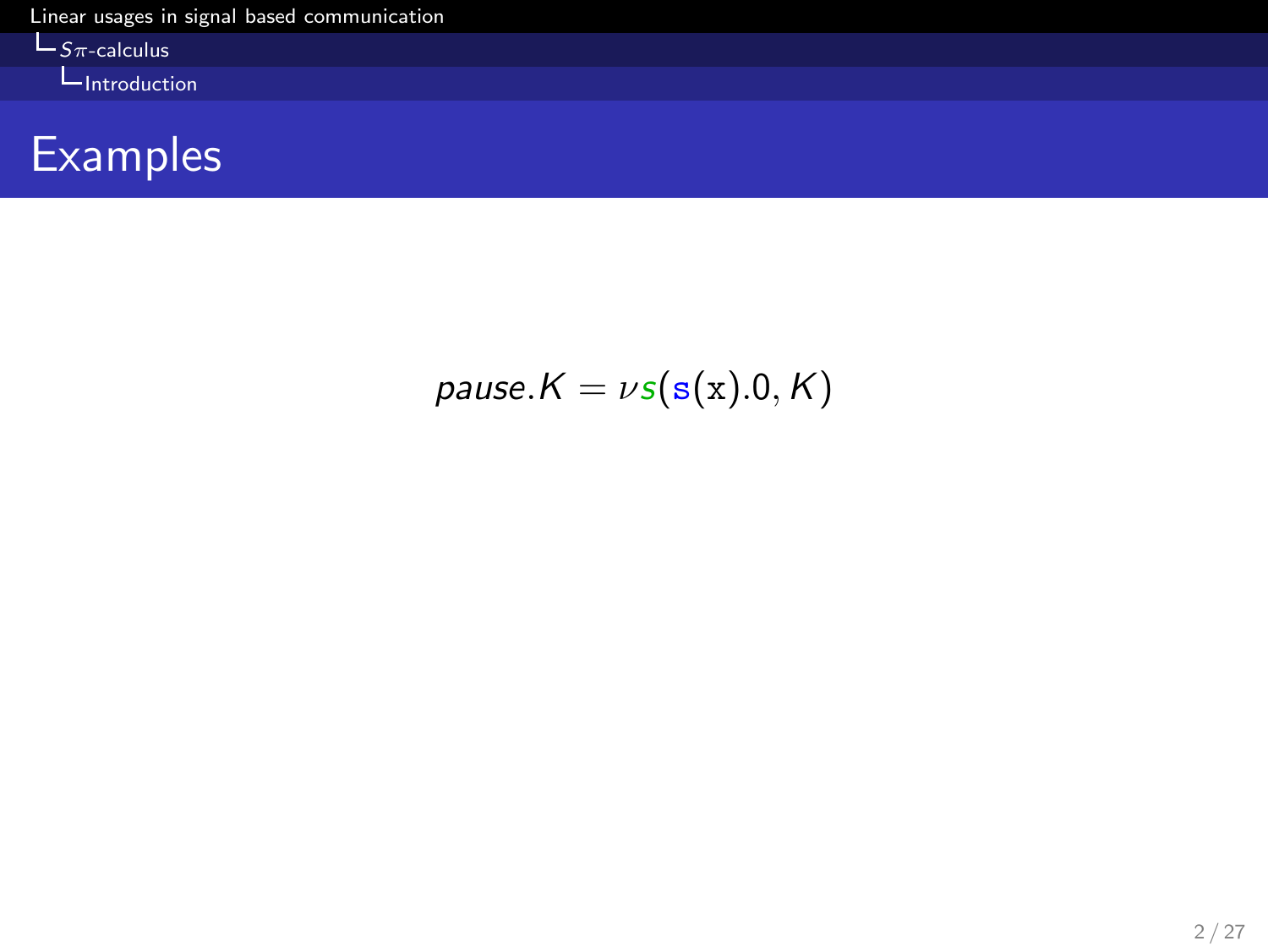[Linear usages in signal based communication](#page-0-0)  $L_{S\pi\text{-calculus}}$ 

**L**Introduction



$$
pause.K = \nu s(s(x).0, K)
$$

$$
A = \nu s, s', s''(\overline{s} < 1> | \overline{s} < 2> | s'(x). \overline{s''} < 1>, 0 | \text{ pause.} \overline{s''} < 1 s)
$$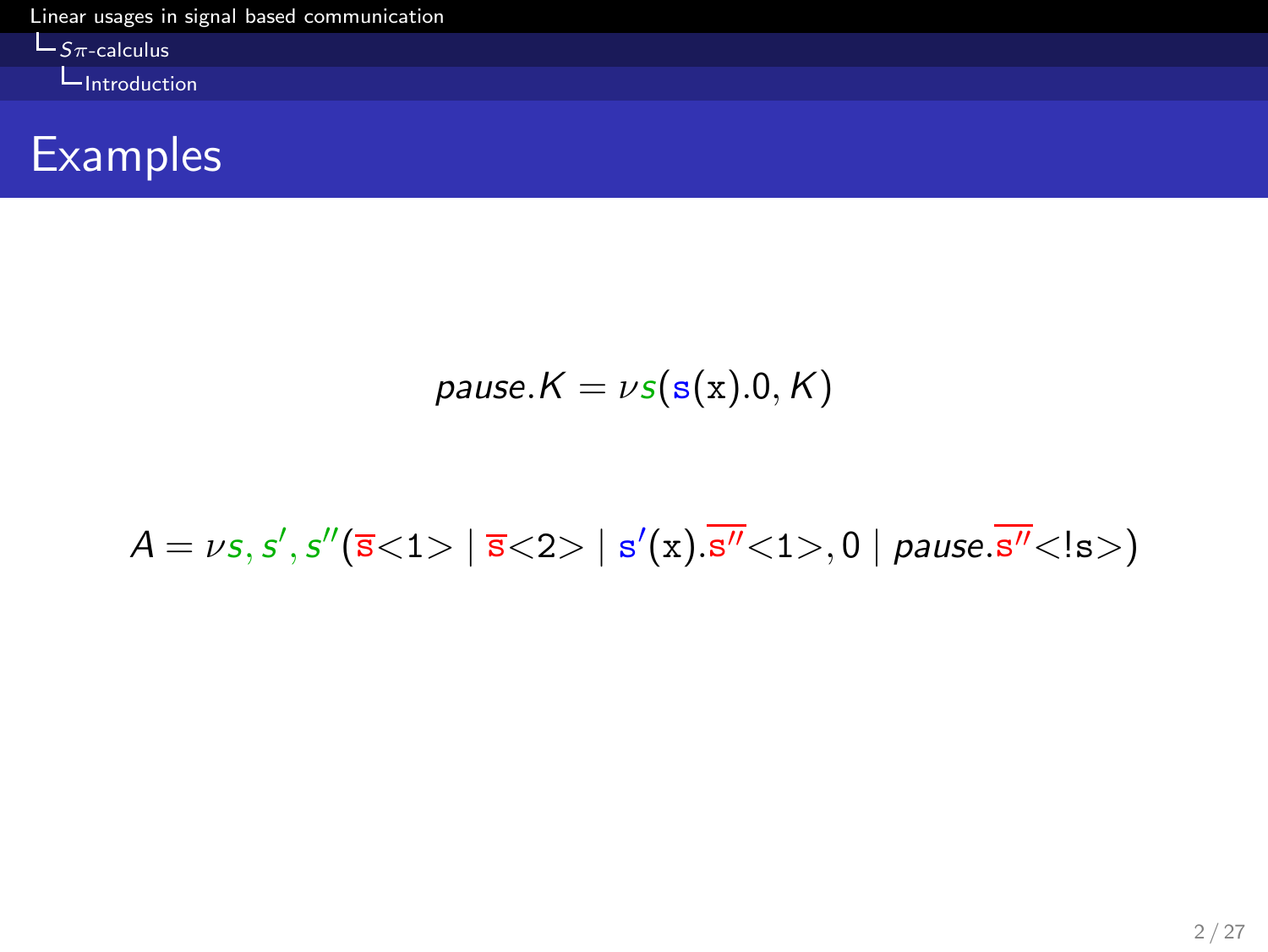[Linear usages in signal based communication](#page-0-0)  $L_{S\pi\text{-calculus}}$ 

**L**Introduction



$$
pause.K = \nu s(s(x).0, K)
$$

A = νs,s ′ ,s ′′(s<1> | s<2> | s ′ (x).s ′′<1>, 0 | pause.s ′′<!s>) N A = νs,s ′ ,s ′′(0 | 0 | 0 | s ′′<[1; 2]>)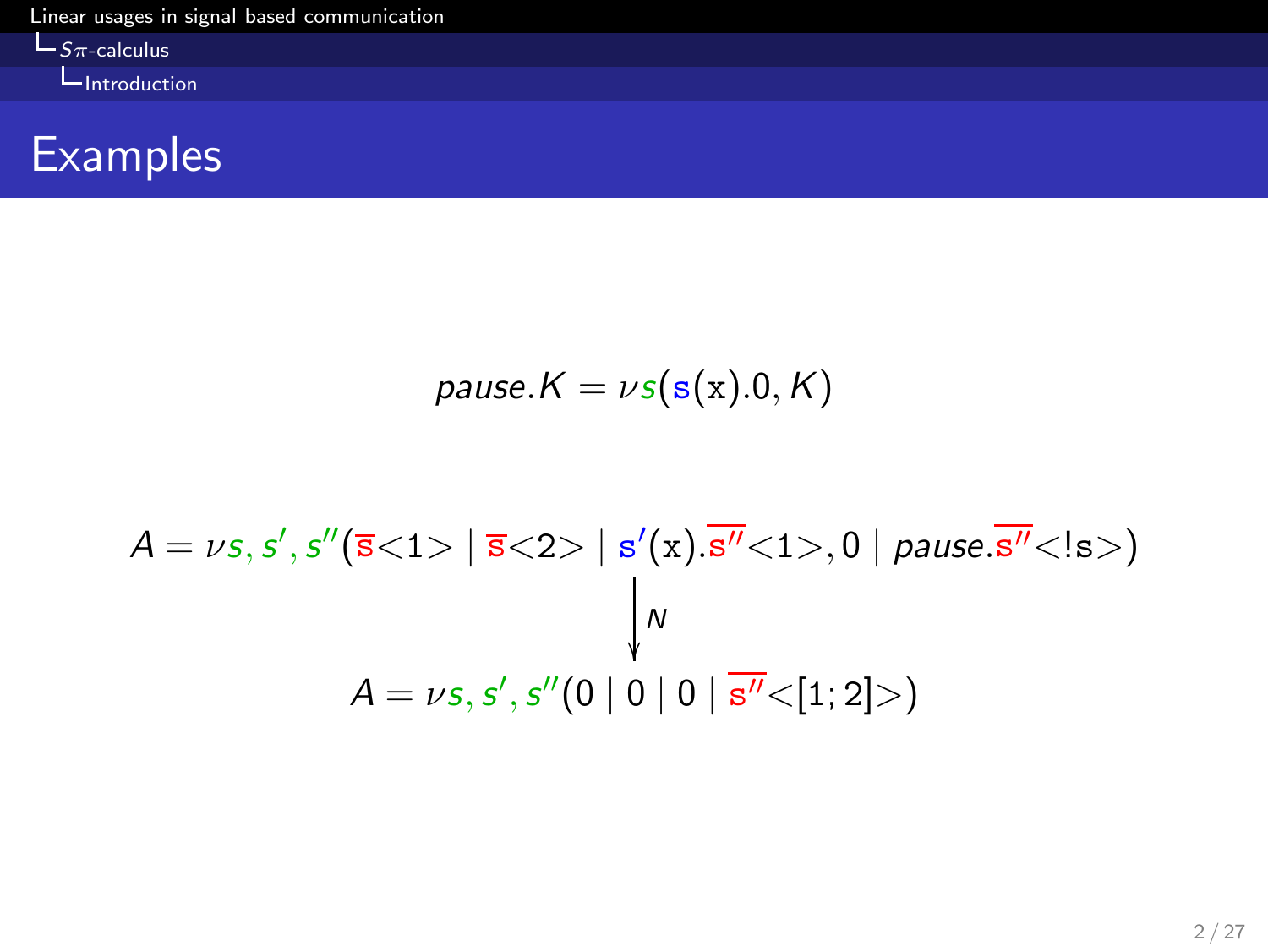[Linear usages in signal based communication](#page-0-0)  $L_{S\pi\text{-calculus}}$ 

**L**Introduction



$$
pause.K = \nu s(s(x).0, K)
$$

A = νs,s ′ ,s ′′(s<1> | s<2> | s ′ (x).s ′′<1>, 0 | pause.s ′′<!s>) N A = νs,s ′ ,s ′′(0 | 0 | 0 | s ′′<[2; 1]>)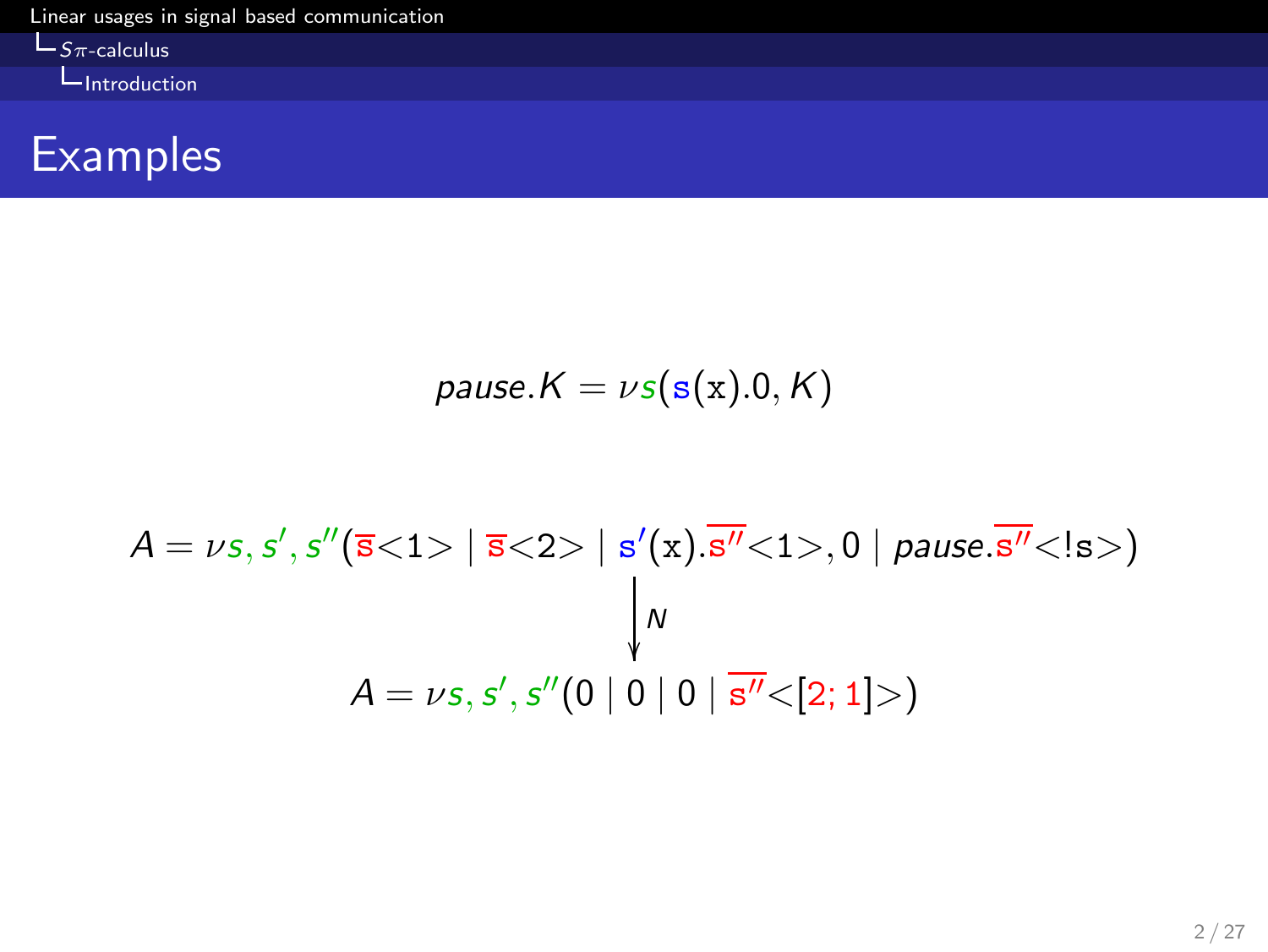[Linear usages in signal based communication](#page-0-0)  $L_{S_{\pi\text{-}calculus}}$  $L_{\text{Semantics}}$ 

#### Within the instant

$$
(out) \frac{e \Downarrow v}{\overline{s} < e>} \xrightarrow{\overline{s} < v>} \overline{s} < e>}(in_{aux}) \frac{\overline{(in_{aux})} \quad \overline{\underbrace{\overline{s} \vee v} \quad [v/x]P}}{s(x).P, K \xrightarrow{\overline{s} \vee v} [v/x]P}
$$
\n
$$
(in) \frac{P_1 \xrightarrow{\mu} P_1' \quad bn(\mu) \cap fn(P_2) = \emptyset}{P_1 | P_2 \xrightarrow{\mu} P_1' | P_2} \qquad (synch) \frac{P_1 \xrightarrow{\nu \overline{s} < v>} P_1' \quad P_2 \xrightarrow{\overline{s} \vee v} P_2'}{P_1 | P_2 \xrightarrow{\overline{\mu} \vee \overline{v} \wedge \nu} \nu \Gamma(P_1' | P_2')}
$$
\n
$$
:= (i n d) \frac{match(v, p) = \emptyset}{[v \ge p]P_1, P_2 \xrightarrow{\overline{\mu} \vee \overline{v} \wedge \nu} \rho_1} \qquad (-i p d) \frac{match(v, p) = \uparrow}{[v \ge p]P_1, P_2 \xrightarrow{\overline{\mu} \vee \overline{v} \wedge \nu} \rho_2}
$$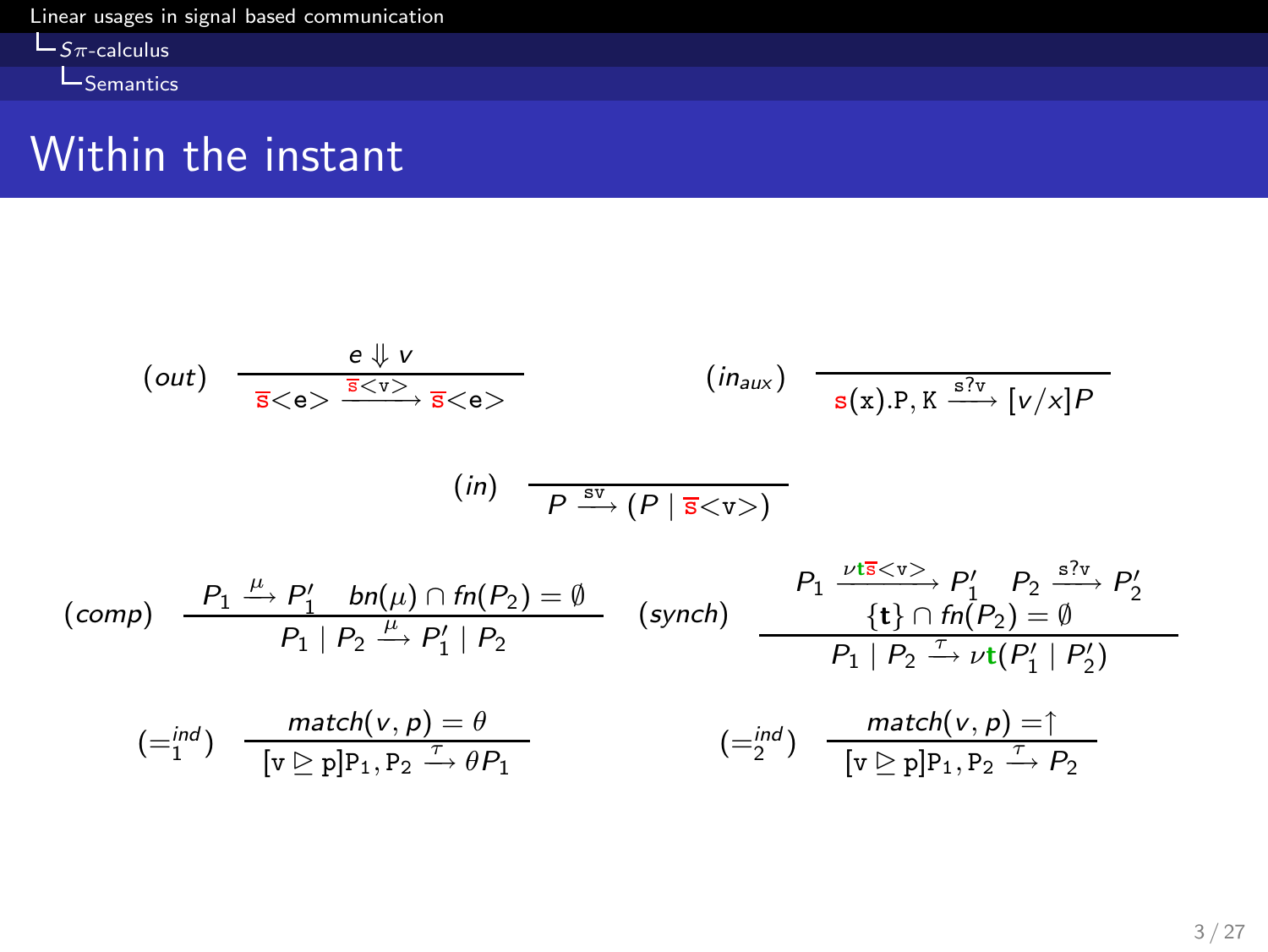[Linear usages in signal based communication](#page-0-0)  $L_{S_{\pi\text{-}calculus}}$ 

**L**<br>Semantics

#### At the end of the instant

$$
(0) \quad \frac{\theta \downarrow v \quad v \in V(s)}{0 \xrightarrow{0} 0} \qquad \qquad \text{(reset)} \quad \frac{e \downarrow v \quad v \in V(s)}{\overline{s} < e > \frac{[\{v\}/s], v}{\overline{s} < 0} \to 0}
$$

$$
(cont) \quad \frac{s \notin dom(V)}{s(x).P, K \xrightarrow{0, V} V(K)} \quad (par) \quad \frac{P_i \xrightarrow{E_1, V} P_i'}{(P_1 | P_2) \xrightarrow{E_1 \vee E_2, V} (P_1' | P_2')}
$$

$$
\text{(next)} \quad \frac{P \leq \nu s \ P' \quad P' \stackrel{E,V}{\longrightarrow} P'' \quad V \parallel\!\!\mid\!\!\mid E}{P \stackrel{N}{\longrightarrow} \nu s \ P''}
$$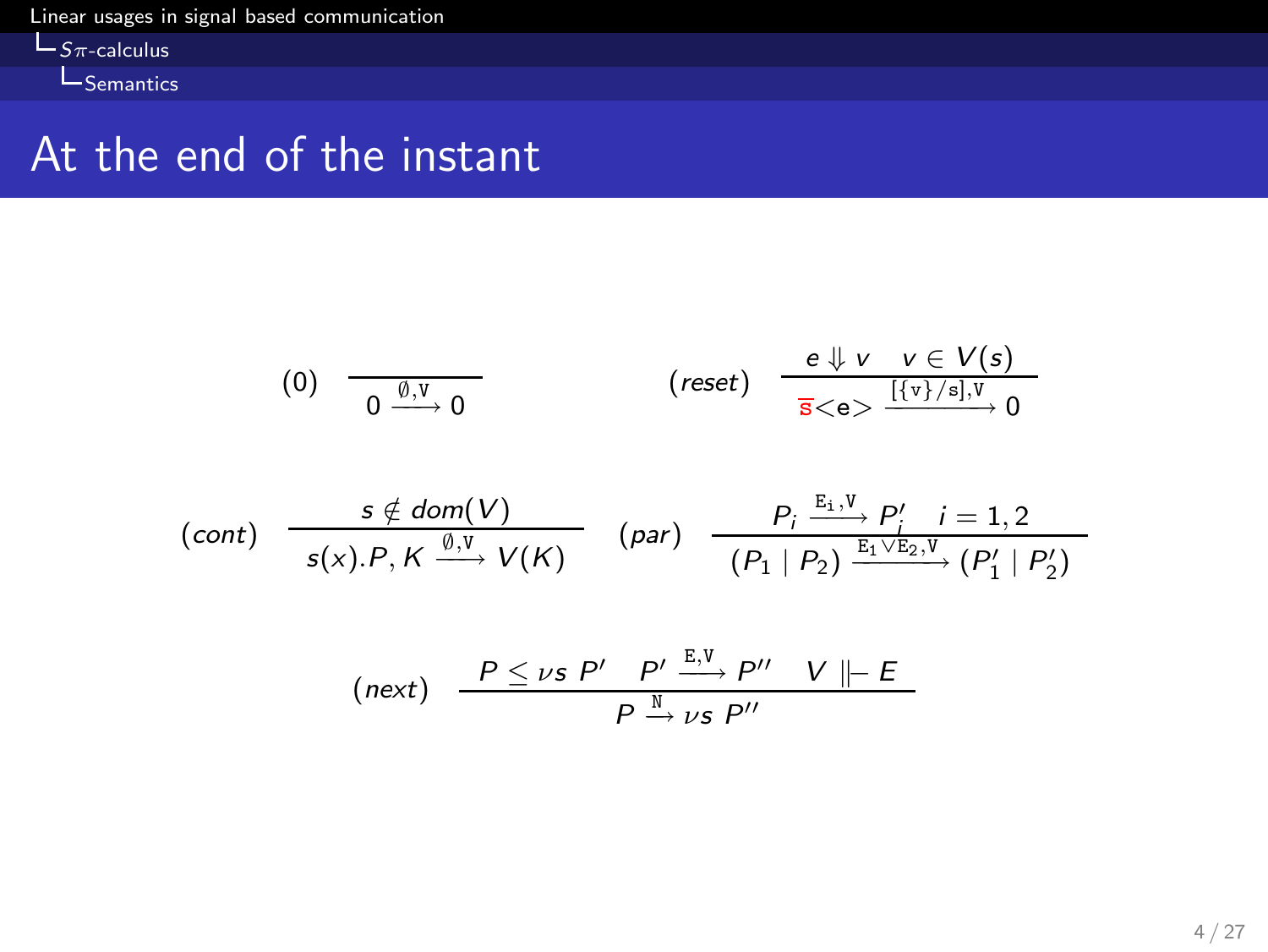[Linear usages in signal based communication](#page-0-0)

#### $L_{S_{\pi\text{-calculus}}}$

Determinism

#### **Definition**

P is deterministic if for every sequence of actions  $s$ :



#### Definition (Bisimulation Standard)

A symmetric relation  $R$  on programs is a labelled bisimulation if  $bn(\alpha) \cap fn(Q) = \emptyset$  and :

$$
\begin{array}{ccc}\nP & \mathcal{R} & Q \\
\alpha & \beta & \beta \\
P' & \mathcal{R} & Q'\n\end{array}
$$

We denote with  $\approx$  the largest labelled bisimulation.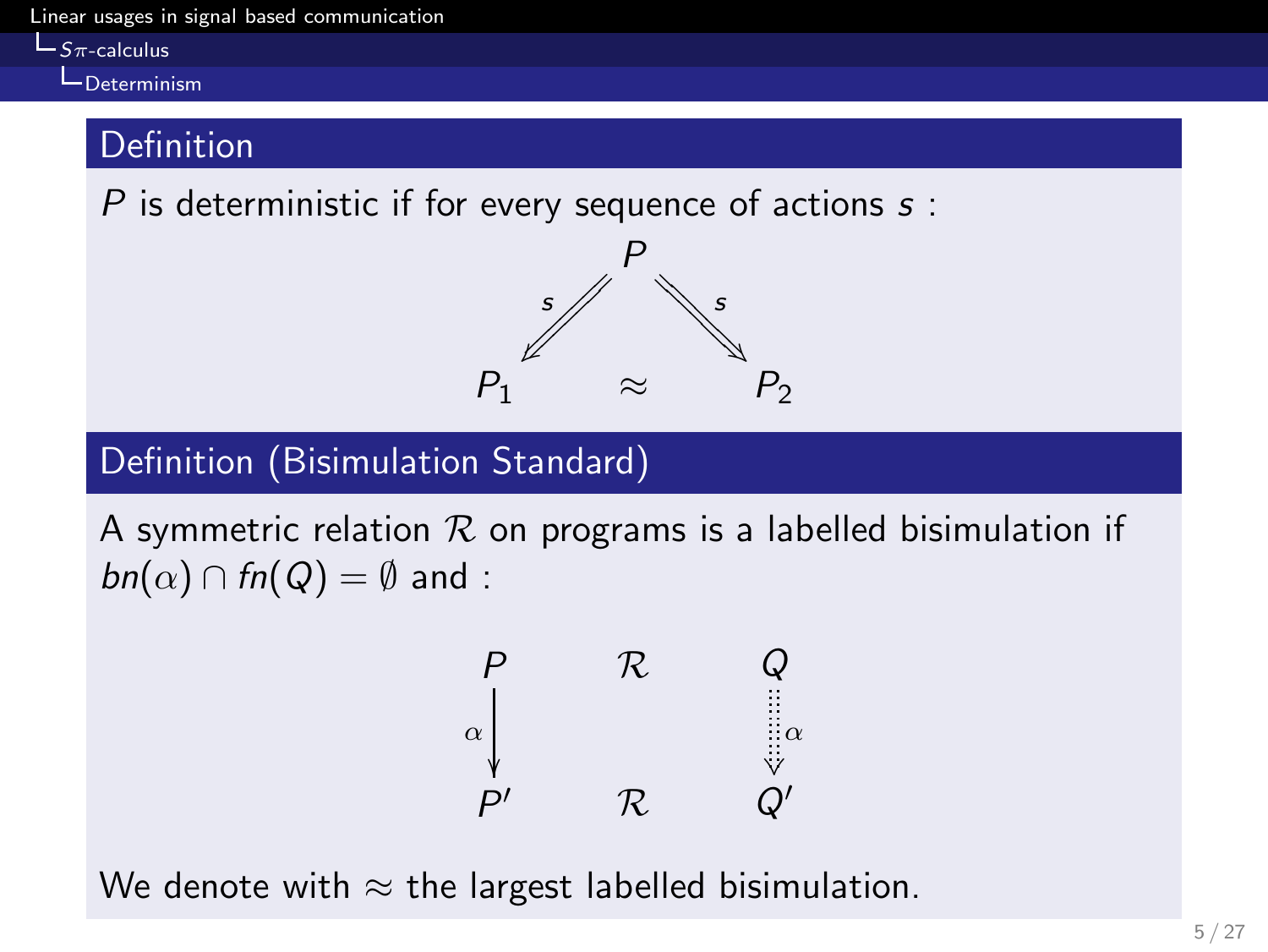[Linear usages in signal based communication](#page-0-0)

 $L_{\text{Typing system 1}}$ 

# <span id="page-11-0"></span>2 - Typing system 1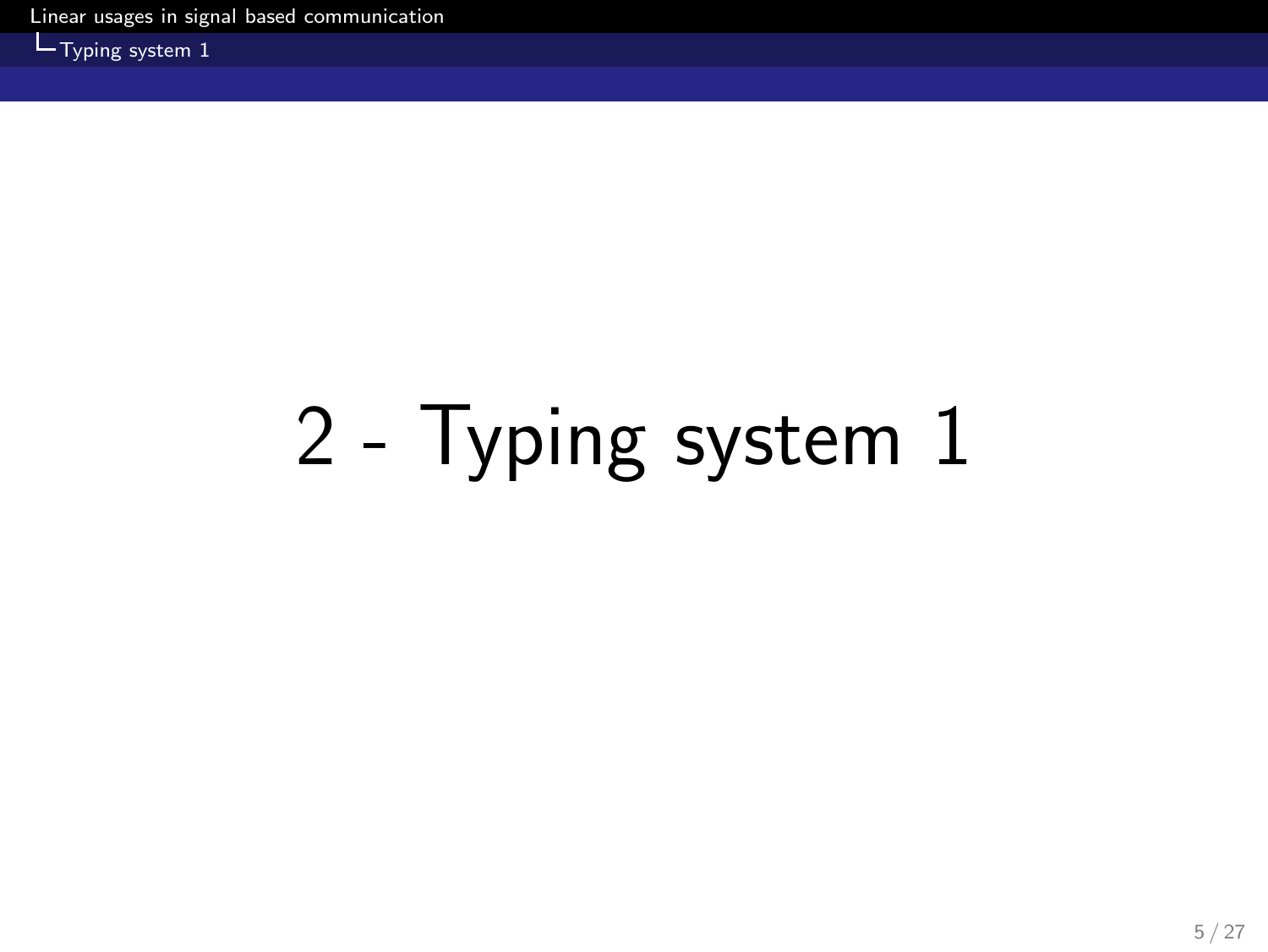At least two different values are emitted on the same signal, at the same instant :

$$
\overline{s}{<}v{>} \mid \overline{s}{<}v'{>} \mid s(x).P,K
$$

■ At the end of the instant, at least two different values are available :

 $\overline{s}$ < $v$ > $|$   $\overline{s}$ < $v'$ > $|$   $\overline{p}$ ause. $A(!s)$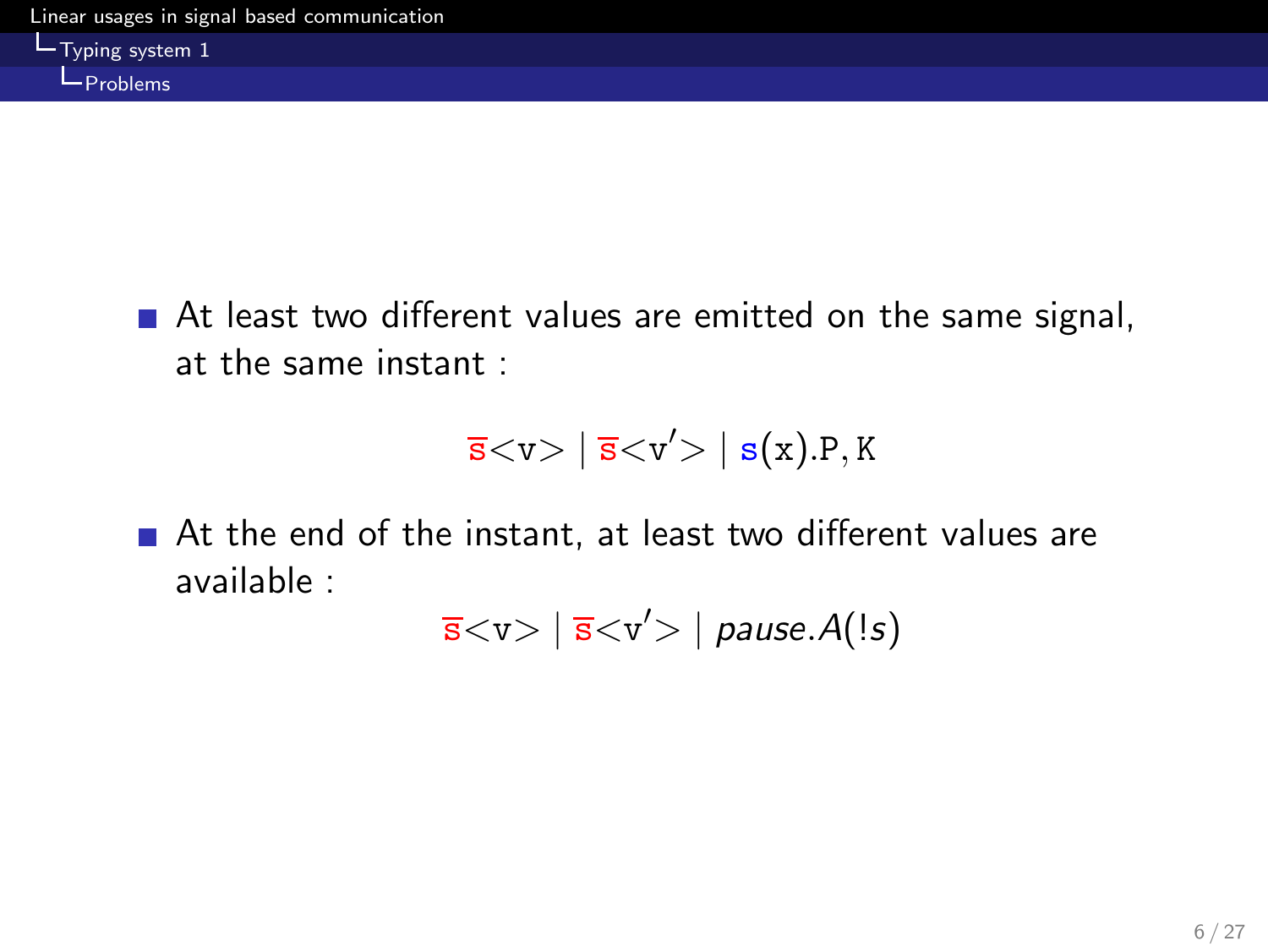Typing system 1 LU<sub>Sages</sub>

$$
s: Sig_{\binom{n}{p}^{\omega}}(\sigma)
$$

où :  $\sqrt{ }$  $\overline{\mathcal{L}}$  $\mathcal{L}$ n max of outputs m max of inputs  $\rho$   $\,$  max of inputs at the end of the instant

$$
n,m,p\in L=\{0<1<\infty\}
$$

Lifting operation : 
$$
↑ (u.v^ω) = v^ω
$$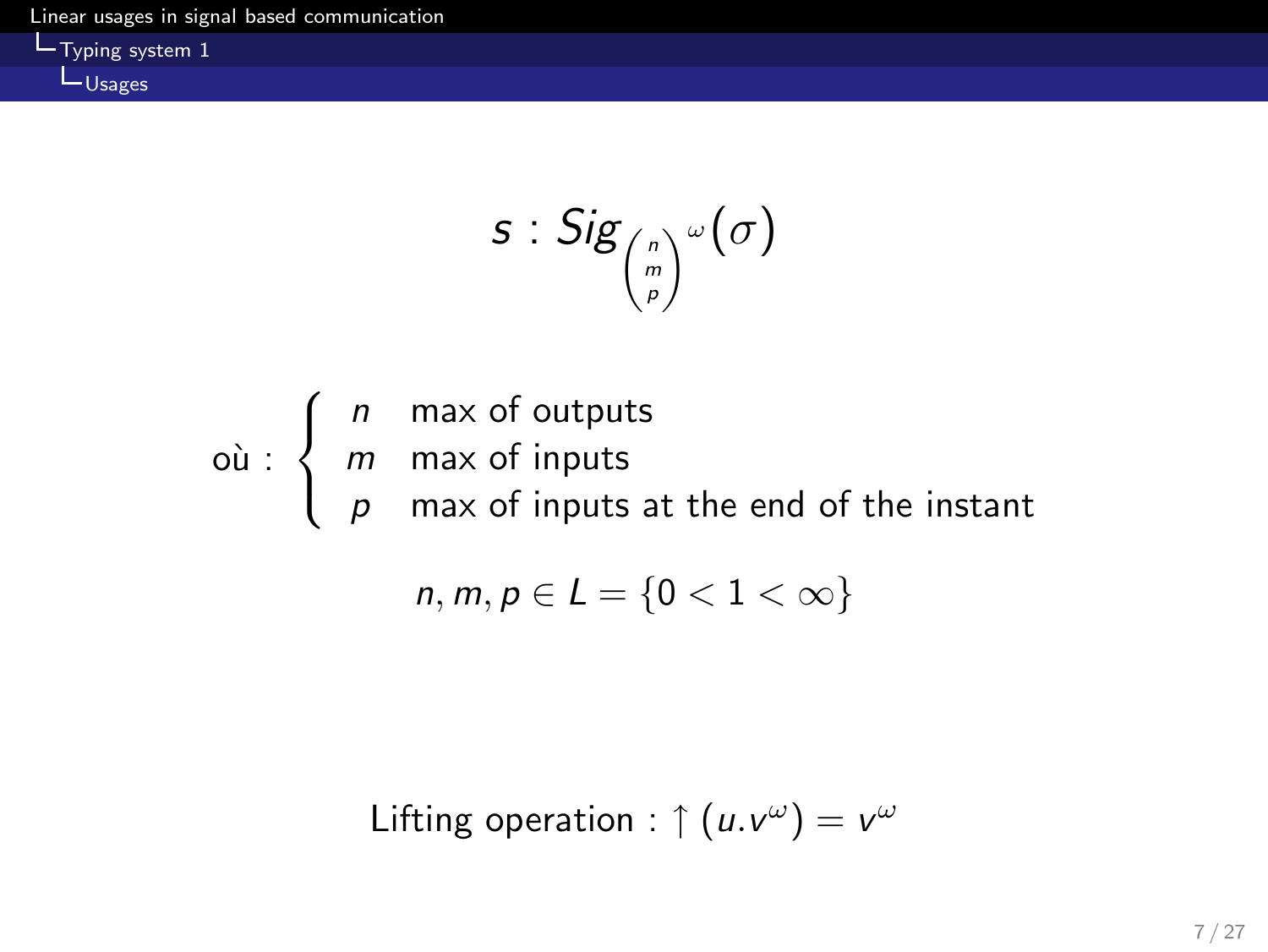[Linear usages in signal based communication](#page-0-0) Typing system 1  $E$ xamples

#### Synchronous Data Flow

$$
\nu s_2, s_3, s_4, s_5 \ (A(s_1, s_2, s_3, s_4) \mid B(s_2, s_3, s_5, s_6) \mid C(s_4, s_5))
$$

 $A(s_1, s_2, s_3, s_4) = s_1(x).(\overline{s_2} < f(x) > | s_3(y).(\overline{s_4} < g(y) > | \text{ pause}.A(s_1, s_2, s_3, s_4)), 0), 0$  $B(s_2,s_3,s_5,s_6) = {\rm s}_2({\rm x}).({\overline{{\rm s}_3}} {<} {\rm i}({\rm x}) {>} \mid {\rm s}_5({\rm y}).({\overline{{\rm s}_6}} {<} 1({\rm y}) {>} \mid$  pause. $B(s_2,s_3,s_5,s_6)),0),0$  $C(s_4, s_5)$  =  $s_4(x).(\overline{s_5} < h(x)) > |$  pause.  $C(s_4, s_5)$ , 0

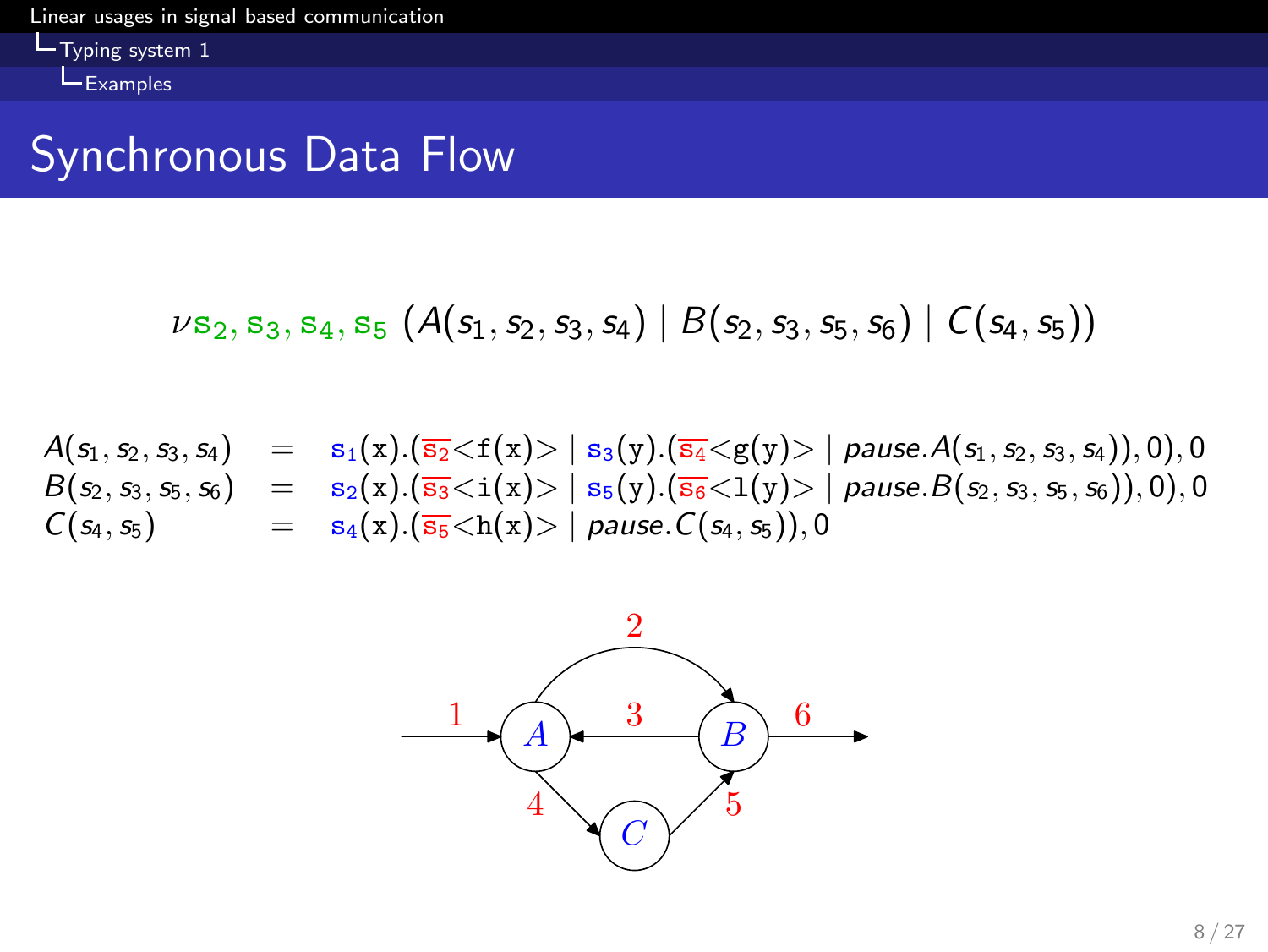[Linear usages in signal based communication](#page-0-0) Typing system 1 Examples



$$
\begin{array}{lcl} \texttt{Cell}(q,s,1) & = & \texttt{Send}(q,s,1,1) \\ \texttt{Send}(q,s,1,1') & = & \left[1' \unrhd \texttt{cons}(s',1'')\right] \\ & & \left(\overline{s'}{<}q{>} \mid \texttt{Send}(q,s,1,1'')\right), \\ & & \texttt{pause.Cell}(\texttt{next}(q,!s),s,1) \end{array}
$$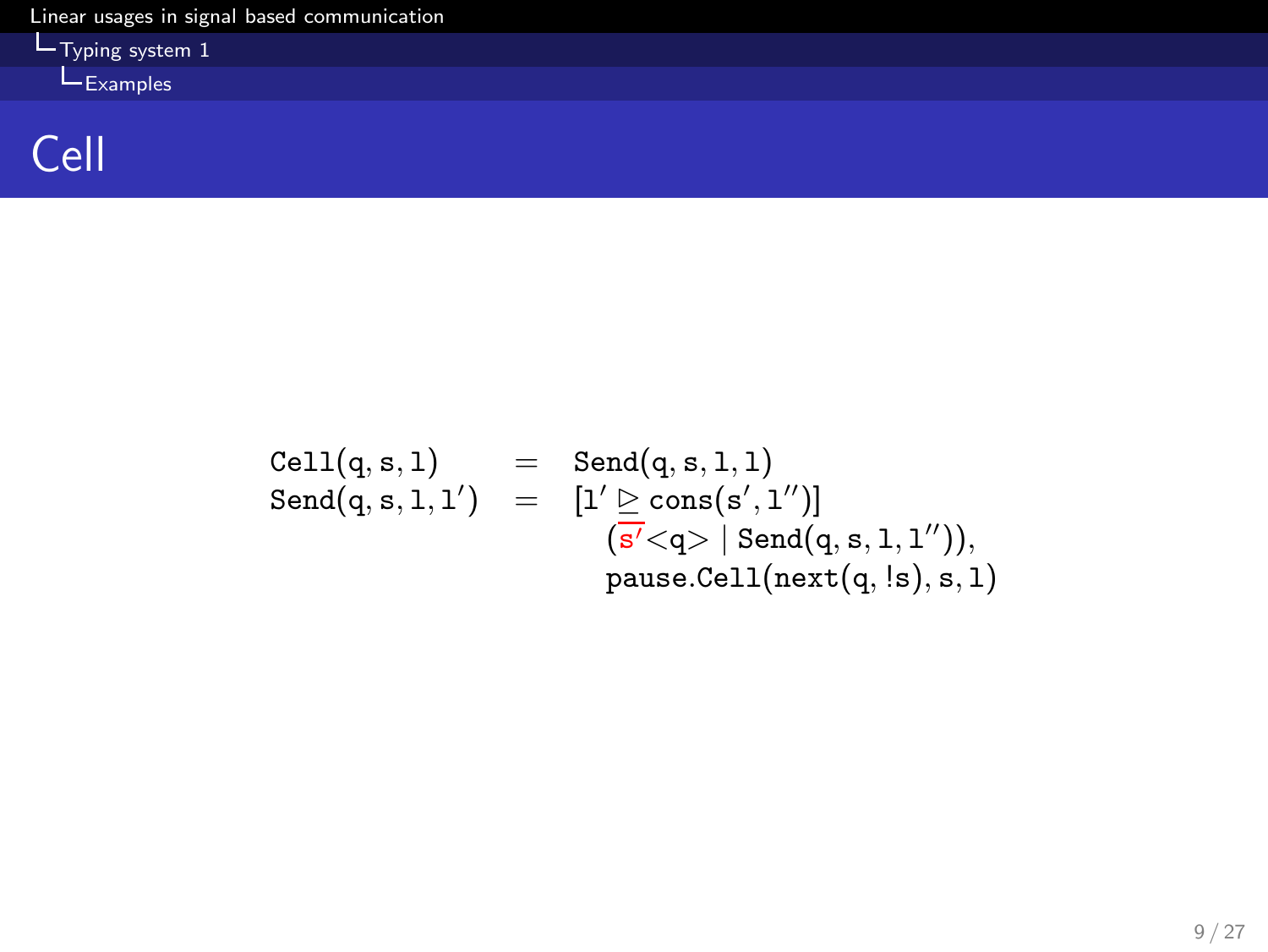Typing system 1 Examples

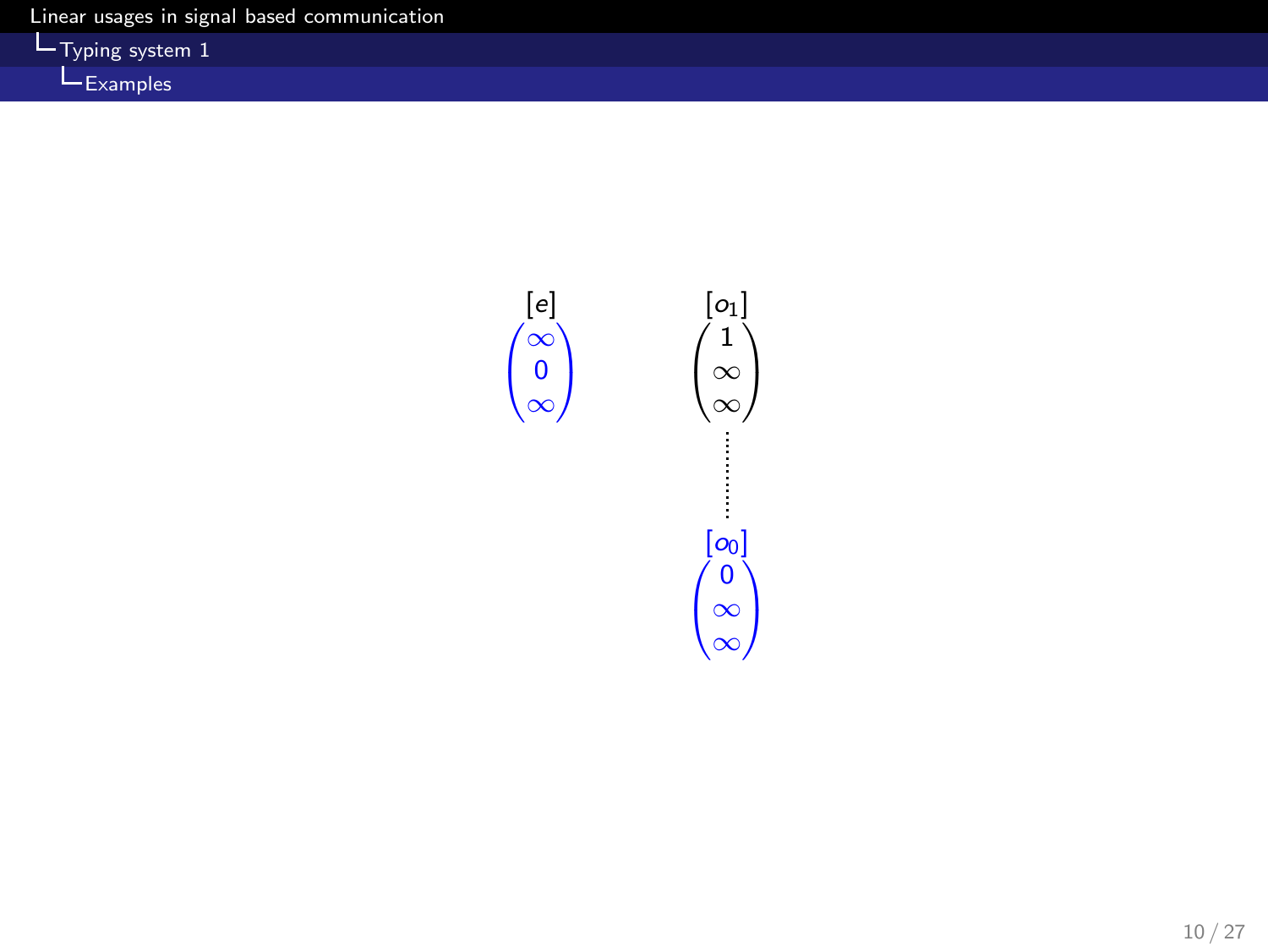

$$
\sigma \quad ::= \quad 1 \mid List(\sigma) \mid Set(\sigma) \mid Sig_u(\sigma) \n u \in \{e^{\omega}, o_0^{\omega}\}\
$$

$$
\rho \quad ::= \quad \sigma \mid \mathsf{Sig}_u(\sigma) \n\quad \quad u \in \{e^{\omega}, o_1^{\omega}, o_0^{\omega}, o_1 \cdot o_0^{\omega}, o_0 \cdot o_1^{\omega}\}\
$$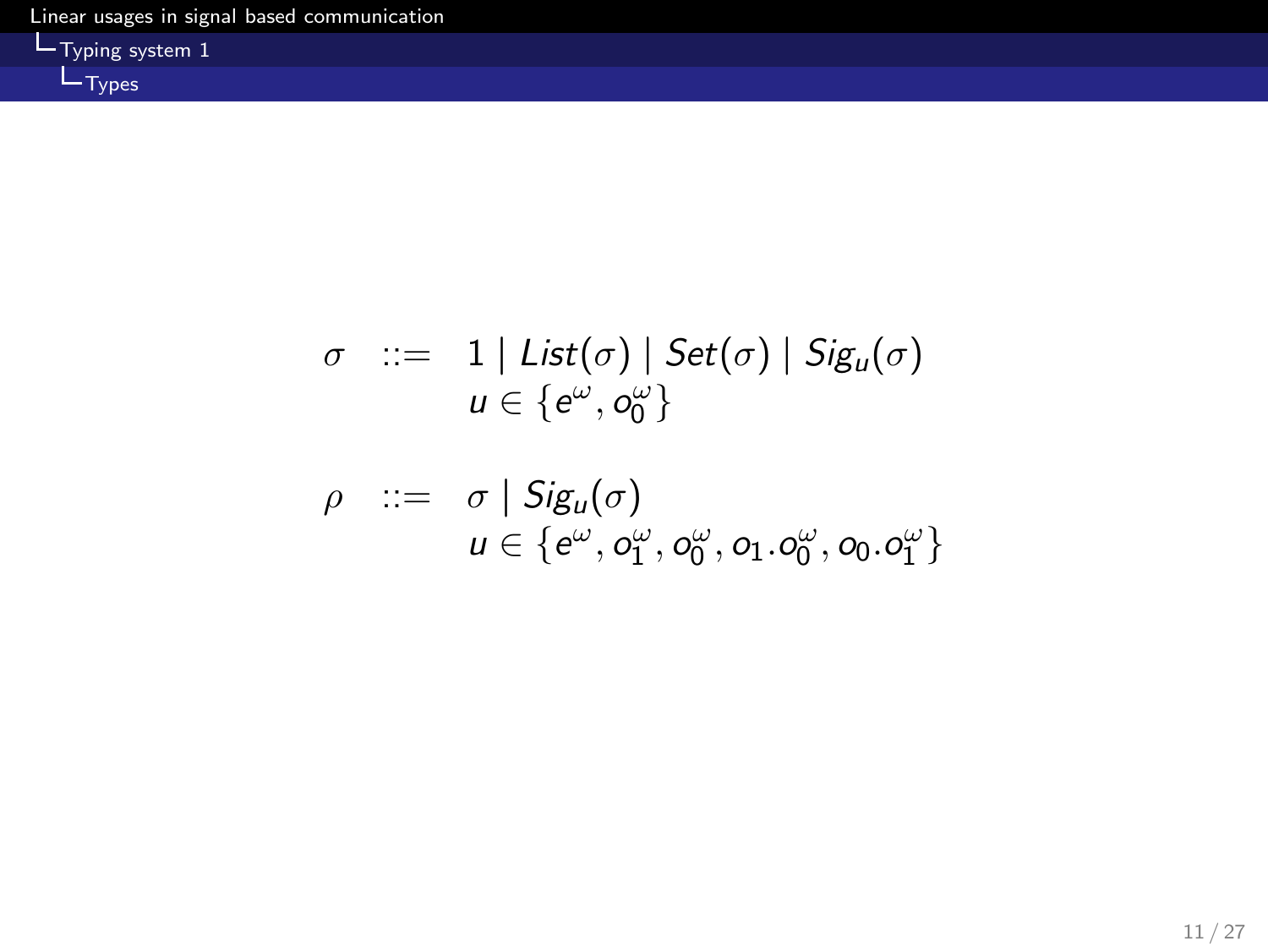

Addition

$$
\begin{array}{ccc}\n0 & \oplus & x = & x \\
1 & \oplus & 1 = & \infty \\
\infty & \oplus & x = & \infty\n\end{array}
$$

$$
\begin{array}{ccccc}\n\sigma & \oplus & \sigma & = & \sigma \\
\text{Sig}_{u}(\sigma) & \oplus & \text{Sig}_{u'}(\sigma) & = & \text{Sig}_{u \oplus u'}(\sigma) \\
\rho & \oplus & \rho' & = & \uparrow\n\end{array}
$$

σ is neutral ⇔ ∀ρ, σ ⊕ ρ = ρ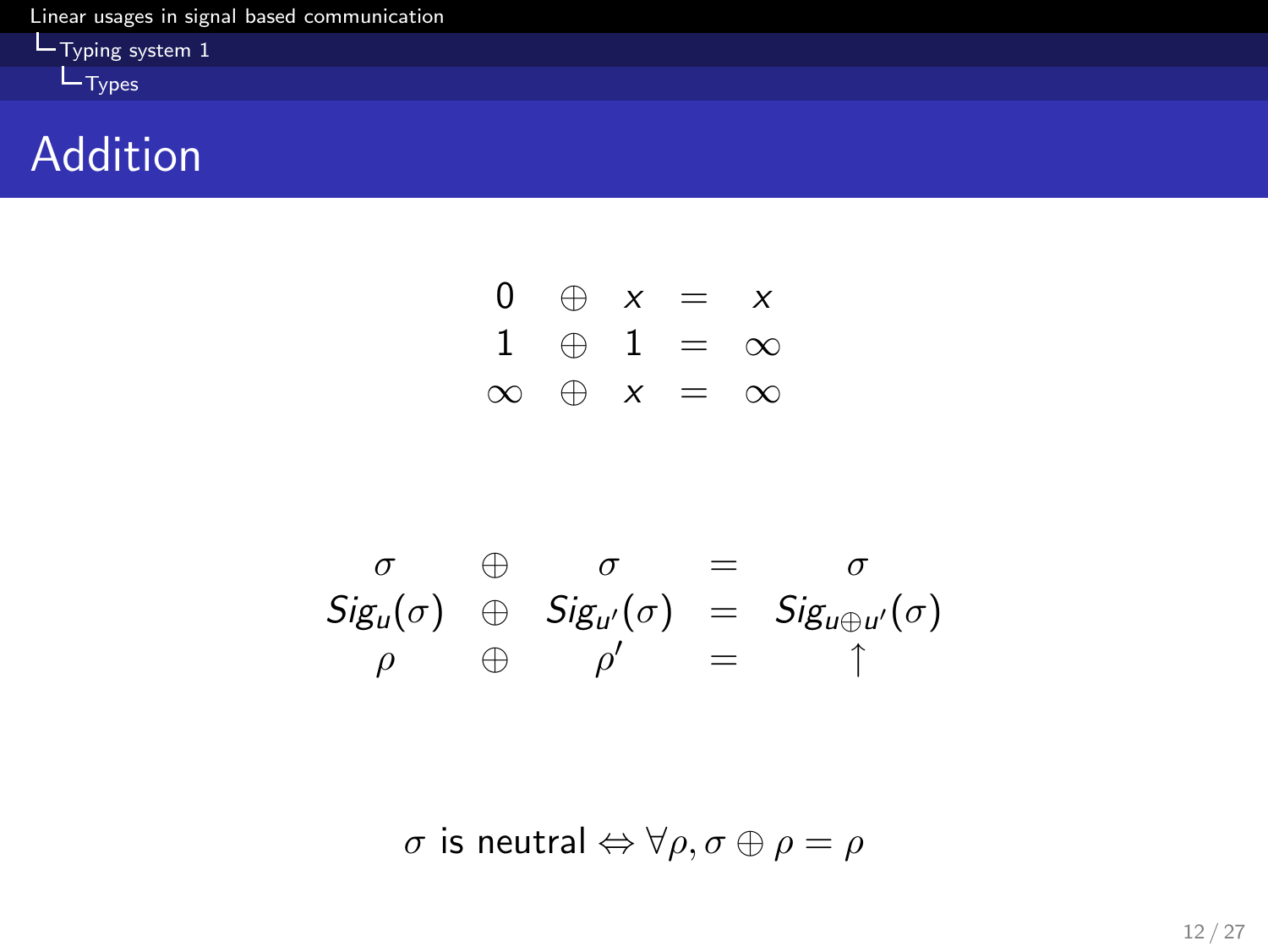[Linear usages in signal based communication](#page-0-0) Typing system 1

Typing rules



$$
(var) \frac{\Gamma \text{ neutral}}{\Gamma, x : \rho \vdash x : \rho} \qquad (k) \frac{\Gamma \vdash r_i : \sigma_i \quad i = 1, ..., n \quad \Gamma' \text{ neutral}}{k : (\sigma_1, ..., \sigma_n) \to \sigma \quad k = f \text{ or } k = c}
$$
\n
$$
(\text{I}_{Set}) \frac{\Gamma \text{ neutral}}{\Gamma, s : Sig_u(\sigma) \vdash s : Set(\sigma)} \qquad (\text{I}_{List}) \frac{\Gamma \text{ neutral}}{\Gamma, s : Sig_u(\sigma) \vdash s : List(\sigma)}
$$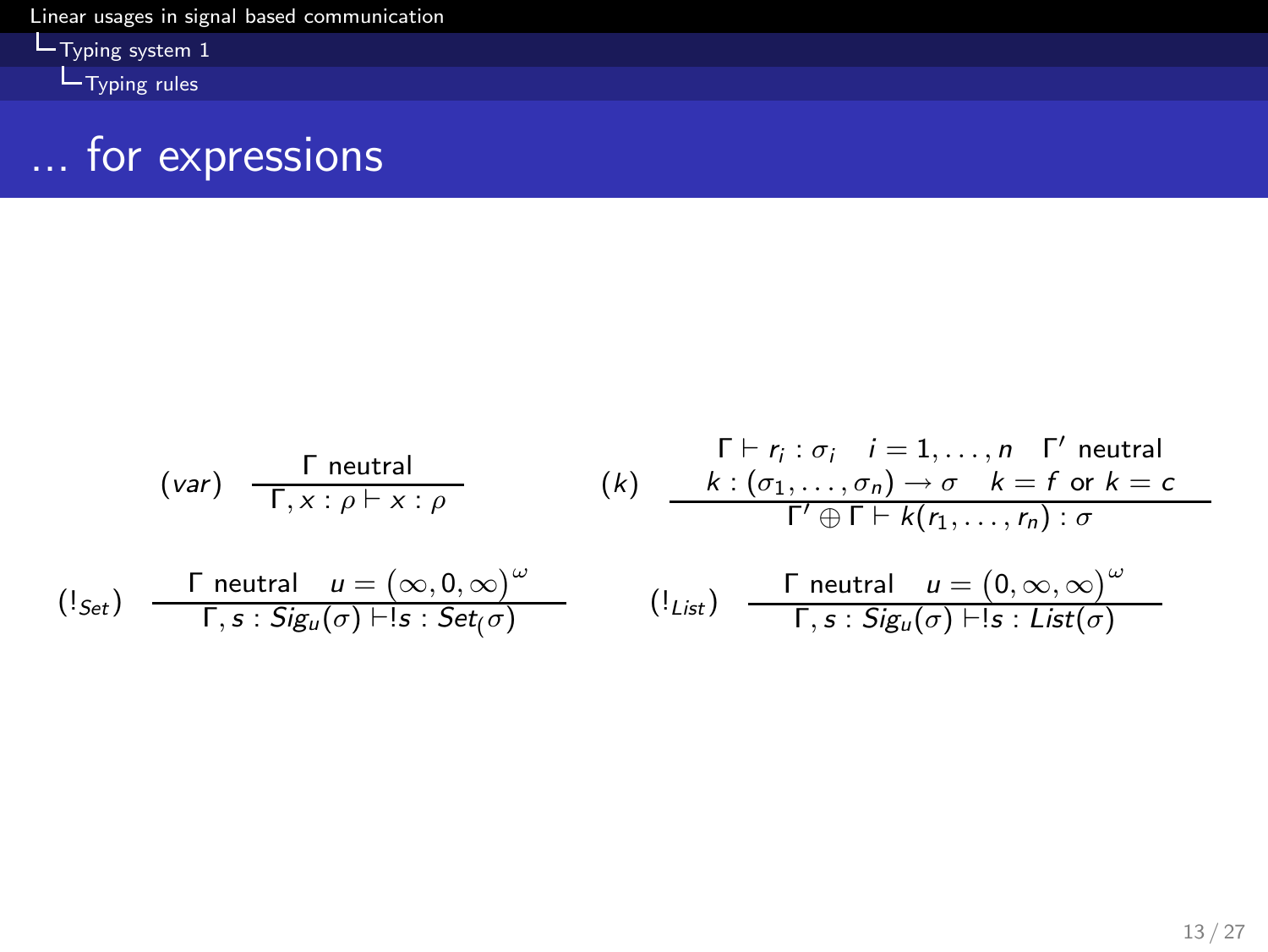[Linear usages in signal based communication](#page-0-0) Typing system 1

Typing rules



(0) 
$$
\frac{\Gamma \text{ neutral}}{\Gamma \vdash 0} \qquad (\text{out}) \quad \frac{u \in \{e^{\omega}, o_1 \ldots o_0^{\omega}\} \quad \Gamma \vdash e : \sigma}{\Gamma, s : \text{Sig}_u(\sigma) \vdash \overline{s} < e}
$$

$$
\begin{array}{lll}\n(u) & u \in \{e^{\omega}, o_1^{\omega}\} & u \in \{o_0^{\omega}, o_0 \cdot o_1^{\omega}\} & \Gamma \vdash s : Sig_u(\sigma) \\
\hline\n\Gamma \vdash \nu s : Sig_u(\sigma) & P & \Gamma \vdash s : \sigma \vdash P & \uparrow (\Gamma) \vdash K \\
\hline\n\Gamma \vdash \nu s : Sig_u(\sigma) & P & \Gamma \vdash s(x).P, K\n\end{array}
$$

$$
(par) \quad \frac{\Gamma_i \vdash P_i \quad i = 1, 2}{\Gamma_1 \oplus \Gamma_2 \vdash P_1 \mid P_2} \qquad \qquad (rec) \quad \frac{\Gamma_i \vdash r_i : \rho_i \quad i = 1, \ldots, n}{\Gamma_1 \oplus \cdots \oplus \Gamma_n \vdash A(r_1, \ldots, r_n)}
$$

(ms ) Γ ⊢ P<sup>i</sup> i = 1, 2 Γ ⊢ [s<sup>1</sup> = s2]P1, P<sup>2</sup> (mc ) c : (σ1, . . . , σn) → σ Γ ′ ⊢ u : σ Γ ⊕ Γ ′ = Γ Γ, x<sup>1</sup> : σ1, . . . , x<sup>n</sup> : σ<sup>n</sup> ⊢ P<sup>1</sup> Γ ⊢ P<sup>2</sup> Γ ⊢ [u ☎ c(x1, . . . , xn)]P1, P<sup>2</sup>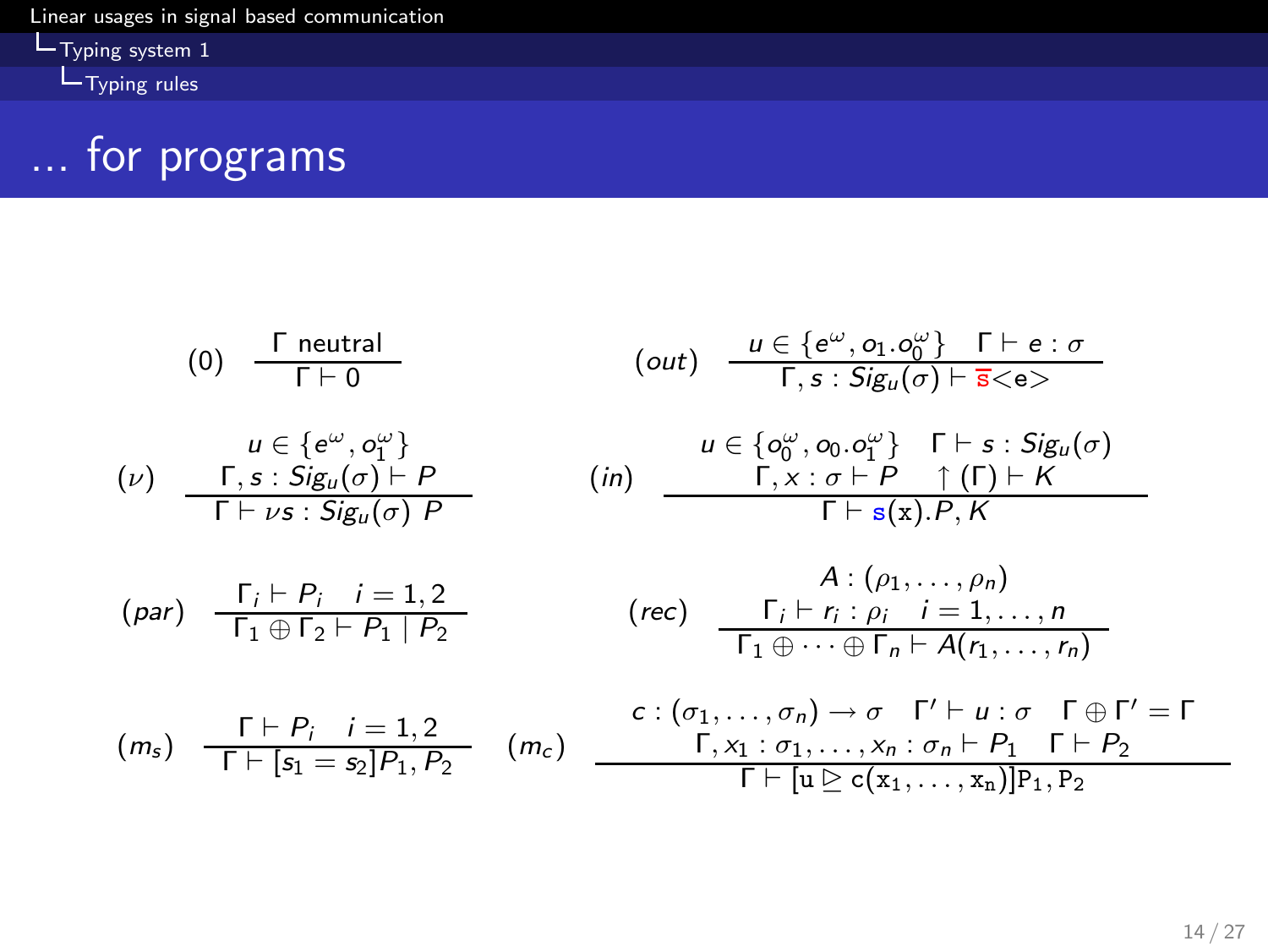L Typing system 1

Formal properties of the typing system

#### Proposition (Subject Reduction)

Suppose 
$$
\Gamma \vdash P
$$
. Then :  
\n(1) If  $P \xrightarrow{\text{sv}} P'$ ,  $\Gamma' \vdash \overline{\mathbf{s}} < \mathbf{v} >$  and  $\Gamma \oplus \Gamma' \downarrow$ , then  $\Gamma \oplus \Gamma' \vdash P'$ .  
\n(2) If  $P \xrightarrow{\nu \mathbf{t} : \rho \overline{\mathbf{s}} < \mathbf{v}} P'$  then  $\Gamma, t : \rho \vdash P'$ .  
\n(3) If  $P \xrightarrow{\tau} P'$  then  $\Gamma \vdash P'$ .  
\n(4) If  $P \xrightarrow{\mathbf{N}} P'$  then  $\uparrow (\Gamma) \vdash P'$ .

#### Theorem (Typing implies determinacy)

If the program P is typable in a context  $\Gamma$ , then P is determinate.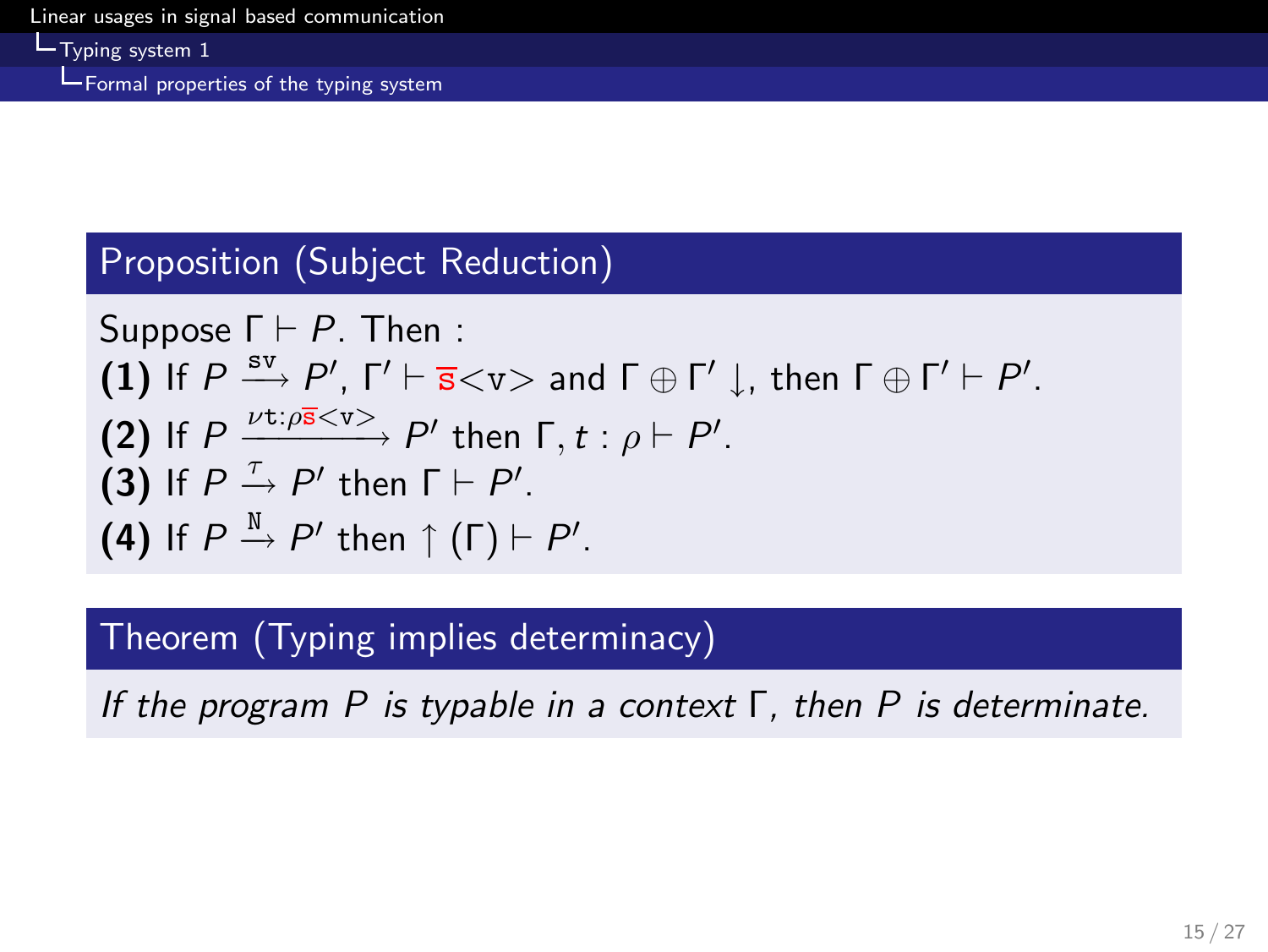[Linear usages in signal based communication](#page-0-0)  $L_{\text{Typing system 1}}$  $L_{\text{Try on examples}}$ 

#### Synchronous Data Flow

$$
\nu \mathbf{s}_2, \mathbf{s}_3, \mathbf{s}_4, \mathbf{s}_5 \,\left(A(\mathbf{s}_1, \mathbf{s}_2, \mathbf{s}_3, \mathbf{s}_4)\mid B(\mathbf{s}_2, \mathbf{s}_3, \mathbf{s}_5, \mathbf{s}_6)\mid C(\mathbf{s}_4, \mathbf{s}_5)\right)
$$

$$
I = Sig_{o_0^{\omega}}(Data) \t O = Sig_{o_1^{\omega}}(Data)
$$
  

$$
A:(I, O, I, O) \t B:(I, O, I, O) \t C:(I, O)
$$
  

$$
s_1:I \t s_6: O
$$

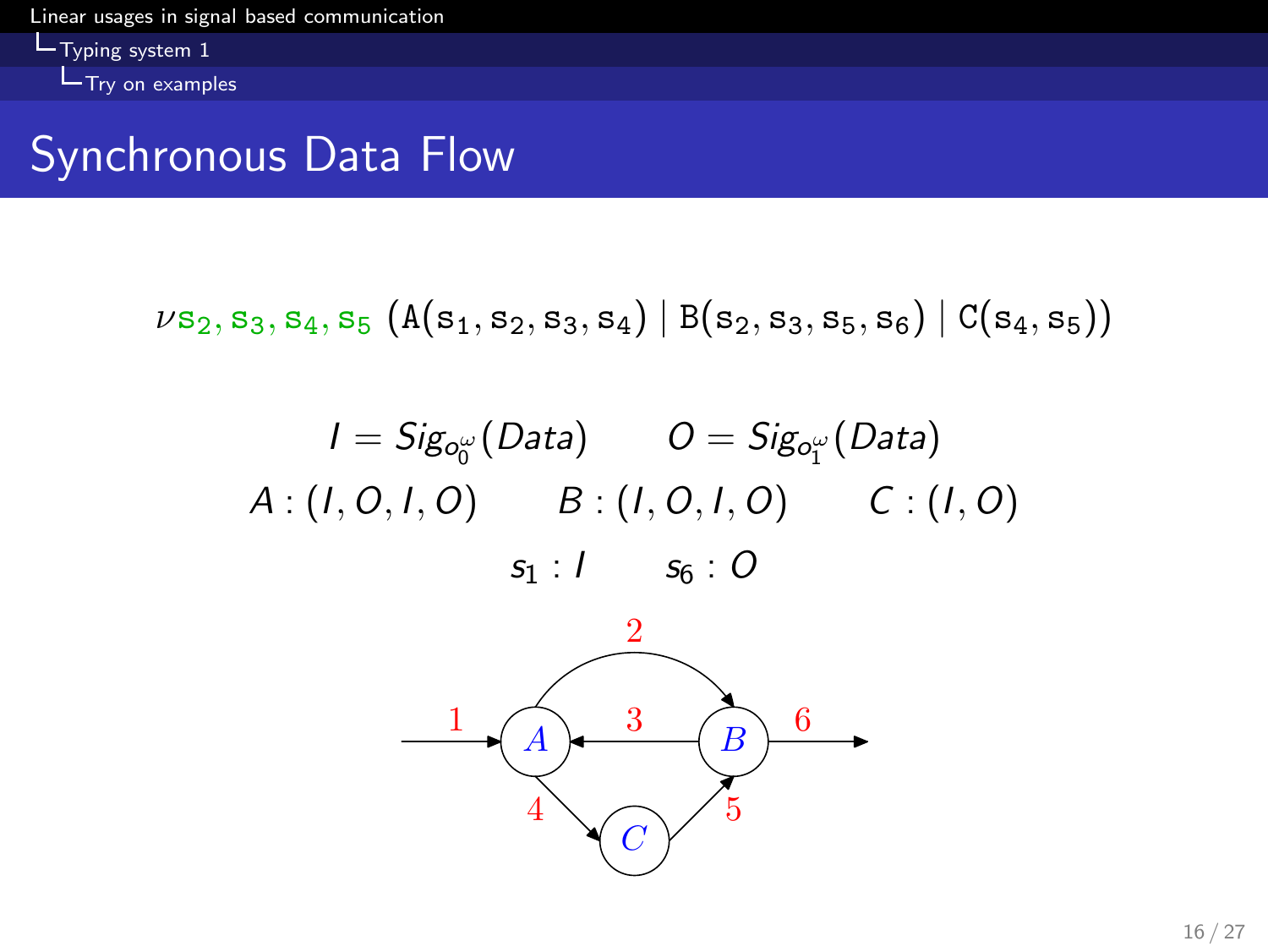[Linear usages in signal based communication](#page-0-0) Typing system 1 Try on examples

### Cell

$$
\begin{array}{lcl} \texttt{Cell}(q,s,1) & = & \texttt{Send}(q,s,1,1) \\ \texttt{Send}(q,s,1,1') & = & \big[1' \unrhd \texttt{cons}(s',1'')\big] \\ & & \big(s' < q > | \texttt{Send}(q,s,1,1'')\big), \\ & & \texttt{pause.Cell}(\texttt{next}(q,ls),s,1) \end{array}
$$

$$
S_1 = Sig_{e^{\omega}}(\sigma) \qquad L_1 = List(S_1)
$$
  
Cell : (State, S\_1, L\_1) 
$$
Send : (State, S_1, L_1, L_1)
$$
  
next : (State, Set(State))  $\rightarrow$  State)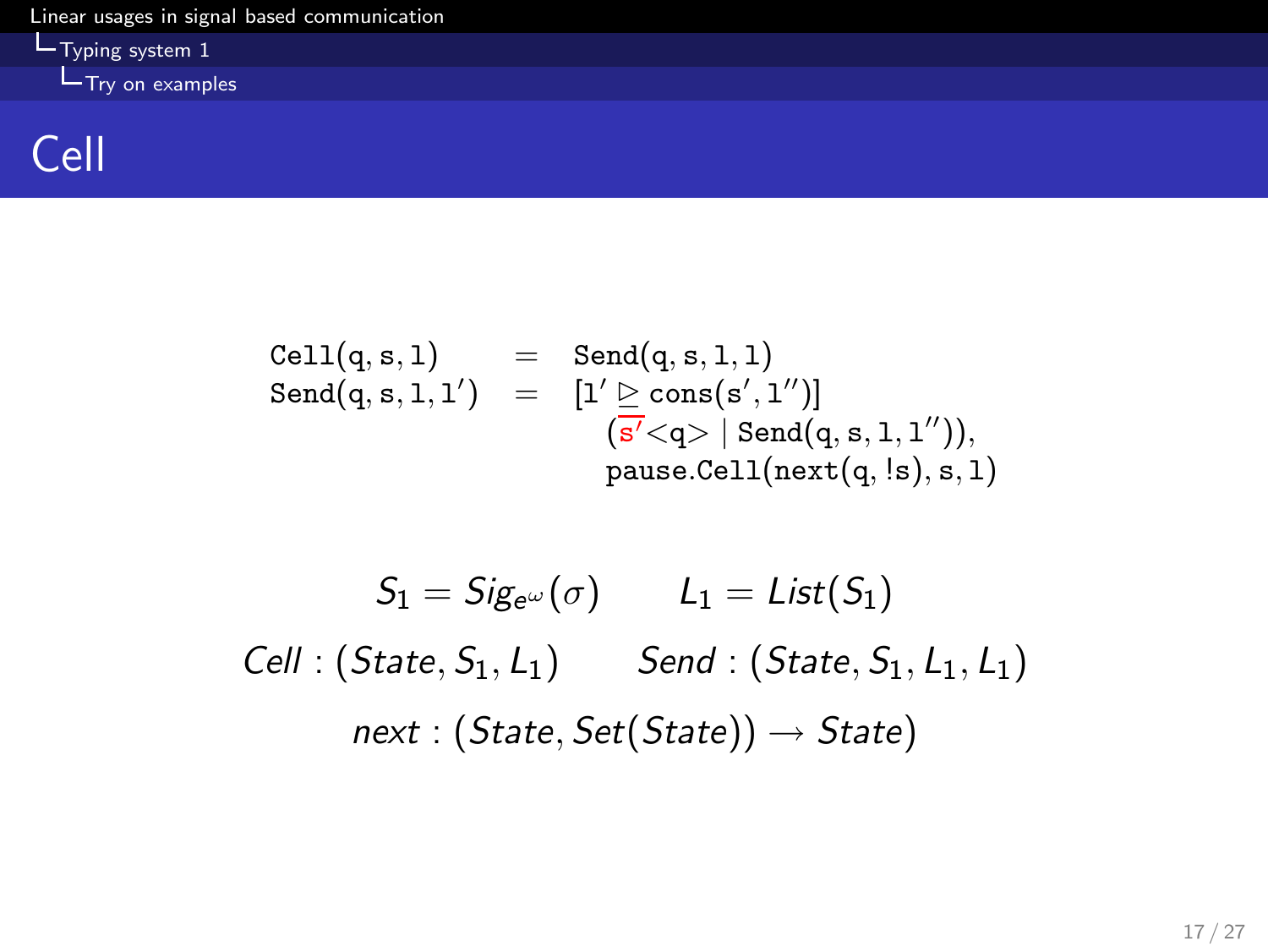[Linear usages in signal based communication](#page-0-0) Typing system 1 Try on examples

### Client-Server

$$
\begin{array}{lcl} \text{Server}(s) & = & \text{pause.Handle}(s, !s) \\ \text{Handle}(s, l) & = & [l \triangleright \text{cons}(\text{req}(s', x), l')] \\ & & (\overline{s'}{<}f(x){>} \mid \text{Handle}(s, l')), \\ & & \text{Server}(s) \end{array}
$$

$$
\begin{array}{lcl} \texttt{Client}(x,s,t) & = & \nu s' ( \\ & & \\ \hline \texttt{s}\texttt{<} \texttt{req}(s',x) \texttt{>} \\ & & | \textit{ pause.s}'(x).\overline{t} \texttt{<} x \texttt{>} , 0 \\ & & ) \end{array}
$$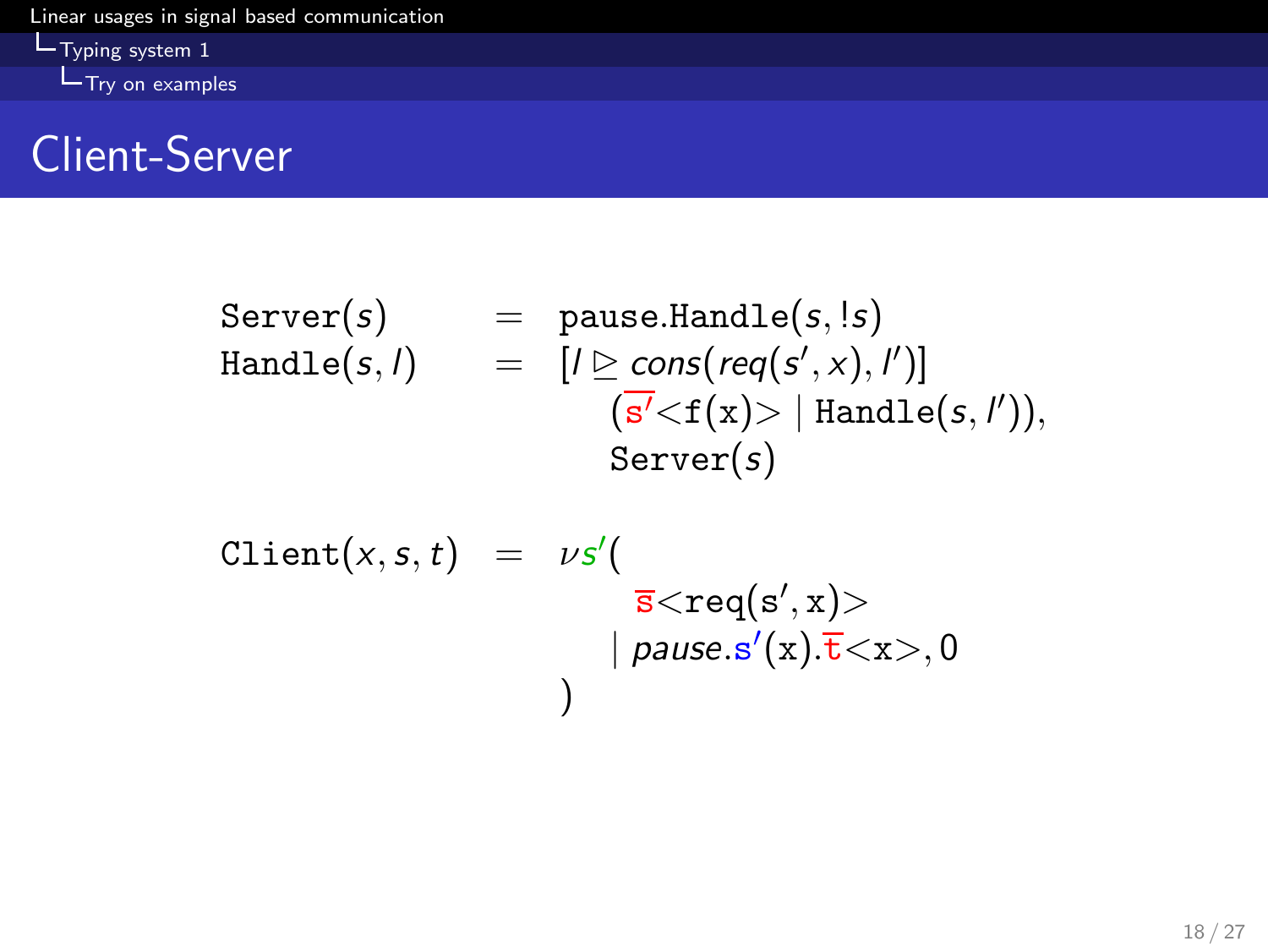[Linear usages in signal based communication](#page-0-0) **L**Typing system 1  $T_{\text{Ty}}$  on examples

### Client-Server

$$
\begin{array}{lcl} \text{Server}(s) & = & \text{pause.Handle}(s, !s) \\ \text{Handle}(s, l) & = & [l \triangleright \text{cons}(\text{req}(s', x), l')] \\ & & (\overline{s'}{<}f(x){>} \mid \text{Handle}(s, l')), \\ & & \text{Server}(s) \end{array}
$$

$$
\begin{array}{lcl} \text{Client}(x,s,t) & = & \nu s' ( \\ & & \\ & & \\ & & \overline{s} < \text{req}(s',x) > \\ & & & | \text{ pause}.s'(x).\overline{t} < x>, 0 \\ & & & \\ & & & \\ & & & \\ \end{array}
$$

**A** more usages!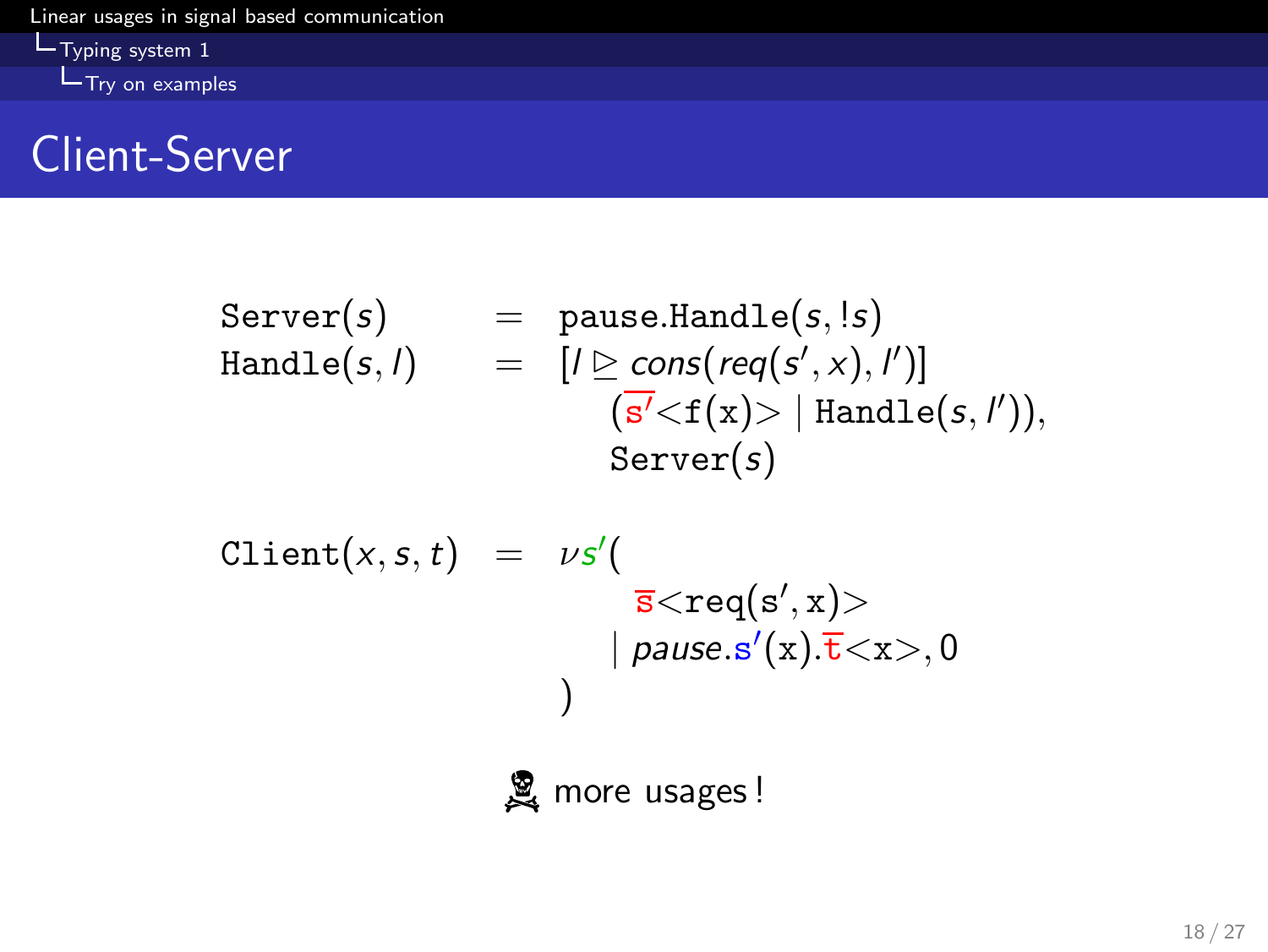Extended system

## <span id="page-26-0"></span>3 - Extended system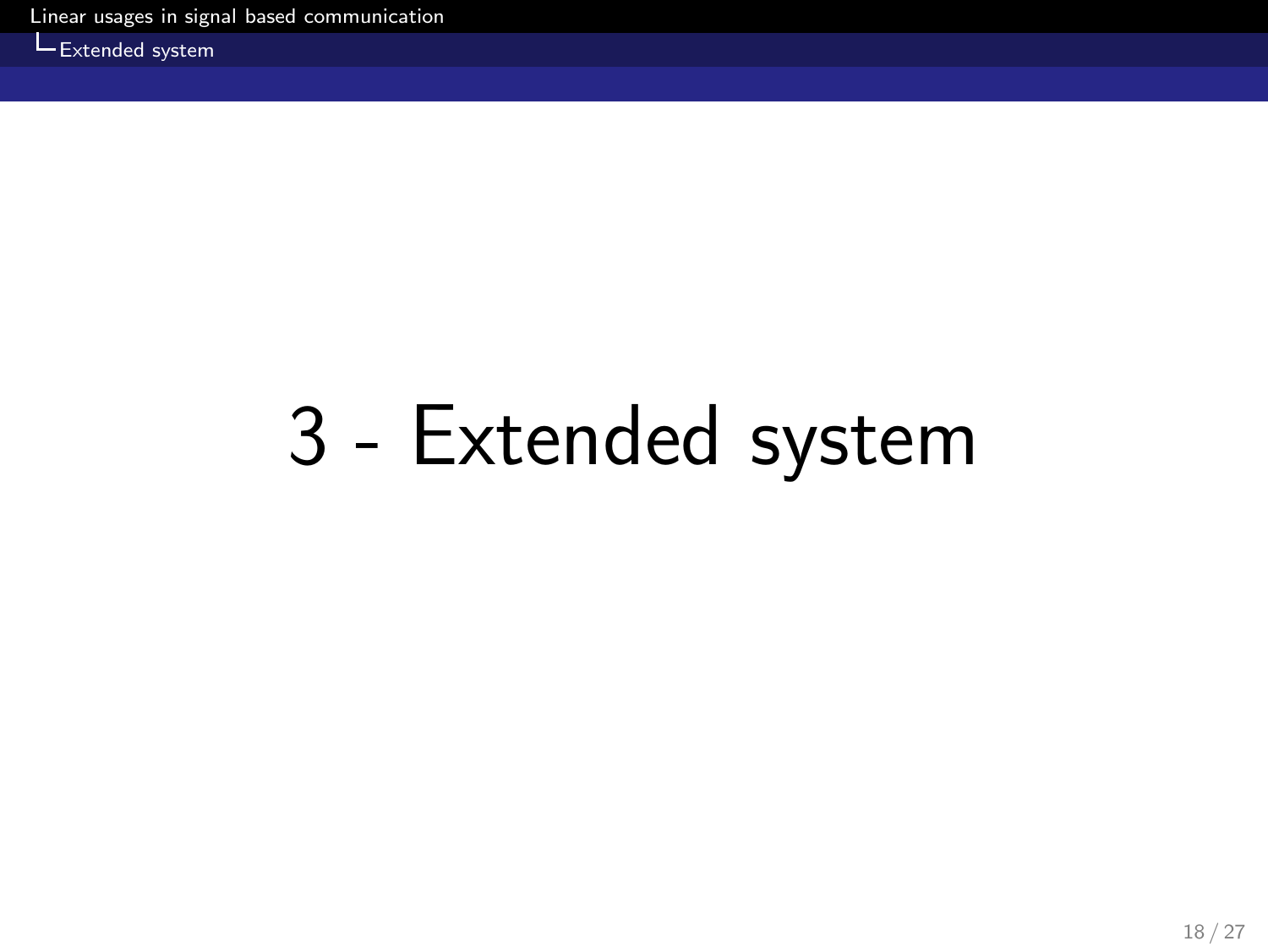LExtended system

## Signals' classes



 $\sqrt{2}$  $\overline{ }$ 0 0 0

1 A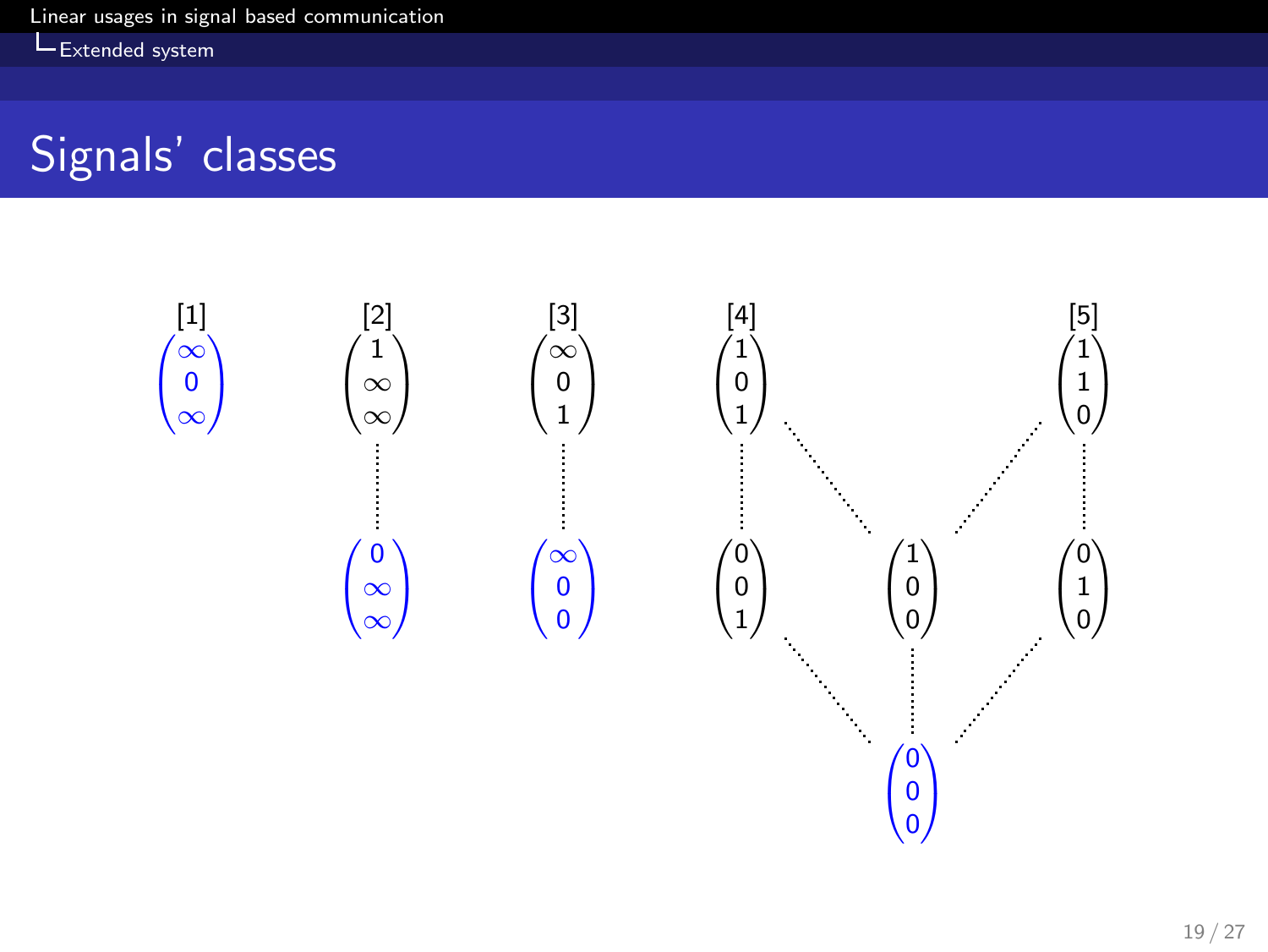Extended system

### Classification

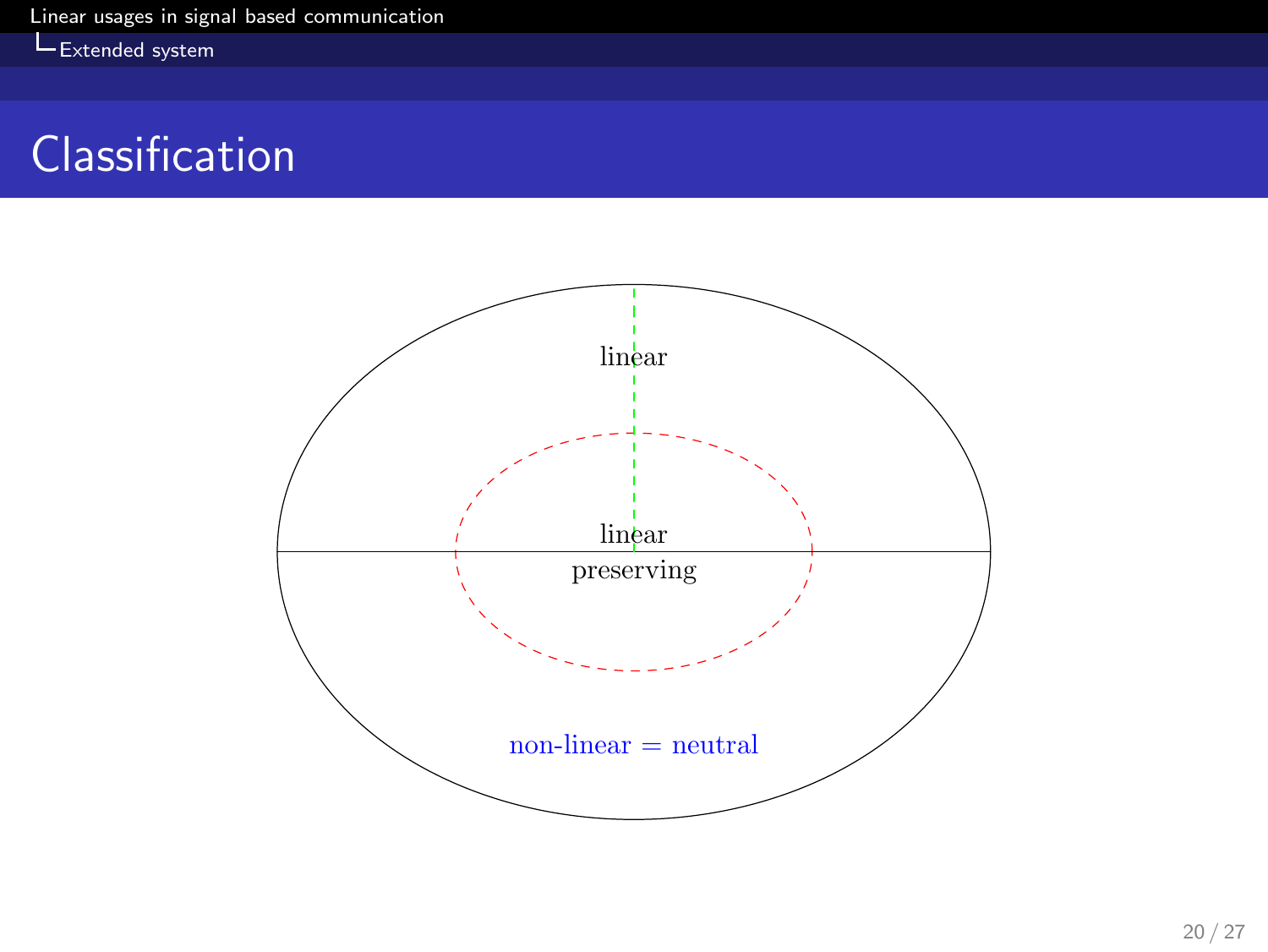Types

$$
\kappa \quad ::= \quad 1 \mid List_{\infty}(\kappa) \mid Set_{\infty}(\kappa) \mid Sig_{\iota}(\kappa) \mid
$$
   
 
$$
\text{u is neutral}
$$

$$
\lambda ::= List_1(\sigma) | Set_1(\sigma) | Sig_u(\kappa) | Sig_v(\lambda)
$$
  
u is uniform and linear

$$
\begin{array}{ll}\n\sigma & ::= & \kappa \mid \lambda \\
& \text{v is uniform and linear preserving}\n\end{array}
$$

$$
\rho ::= \sigma | Sig_u(\kappa) | Sig_v(\lambda)
$$
  
u is neutral and v is linear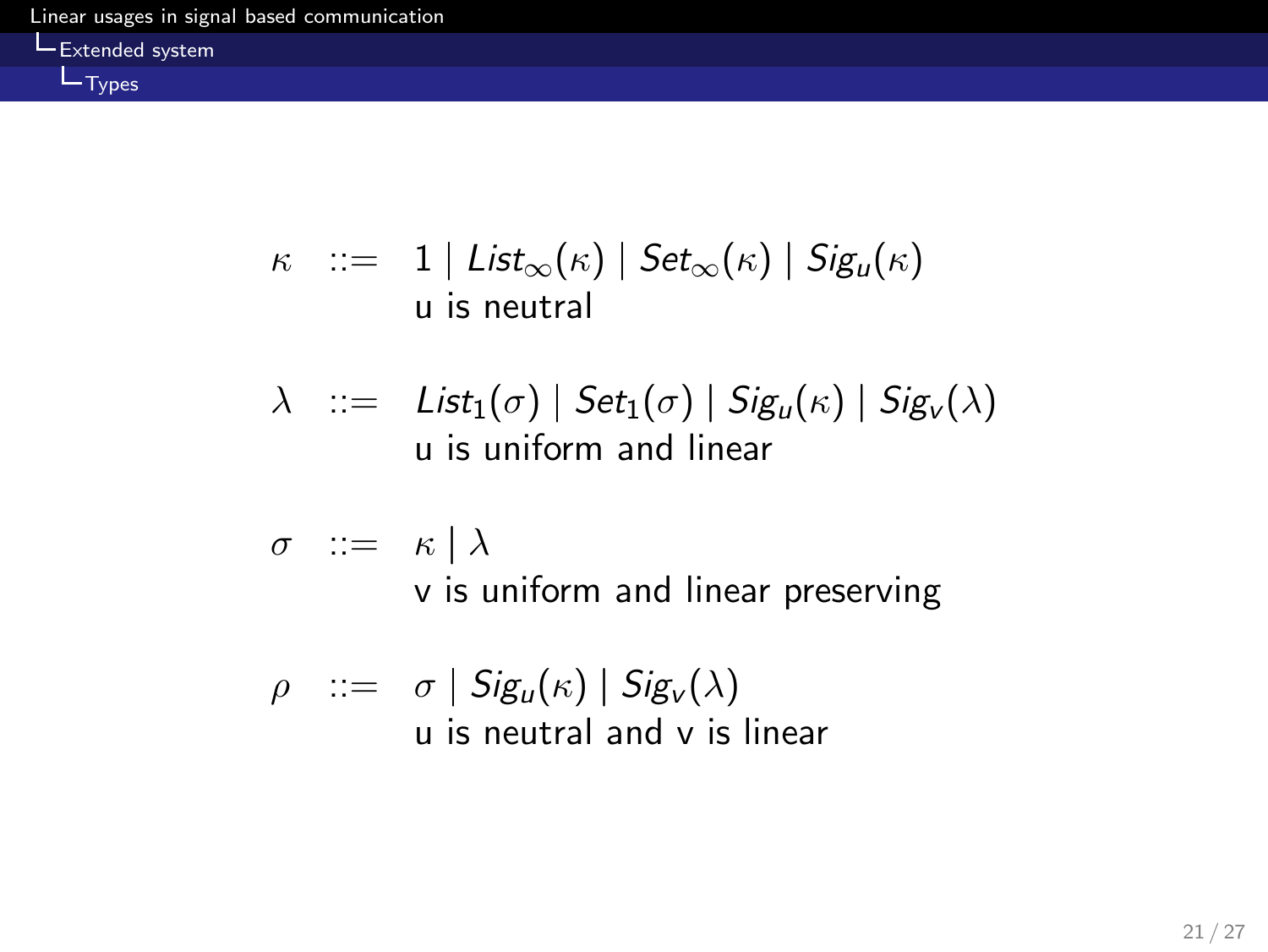

#### Addition

$$
\begin{array}{ccc}\n0 & \oplus & x = & x \\
1 & \oplus & 1 = & \uparrow \\
\infty & \oplus & x = & \infty\n\end{array}
$$

 $u \oplus u'$  is defined  $\iff$   $[u, u' \in Class(n) \land u \oplus u' \in Class(n)]$ 

$$
\begin{array}{rcl}\n\kappa & \oplus & \kappa & = & \kappa \\
Op_{\infty}(\kappa_1, \ldots, \kappa_n) & \oplus & Op_{\infty}(\kappa_1, \ldots, \kappa_n) & = & Op_{\infty}(\kappa_1, \ldots, \kappa_n) \\
\text{Sig}_u(\sigma) & \oplus & \text{Sig}_v(\sigma) & = & \text{Sig}_{u \oplus v}(\sigma) \\
\rho & \oplus & \rho' & = & \uparrow\n\end{array}
$$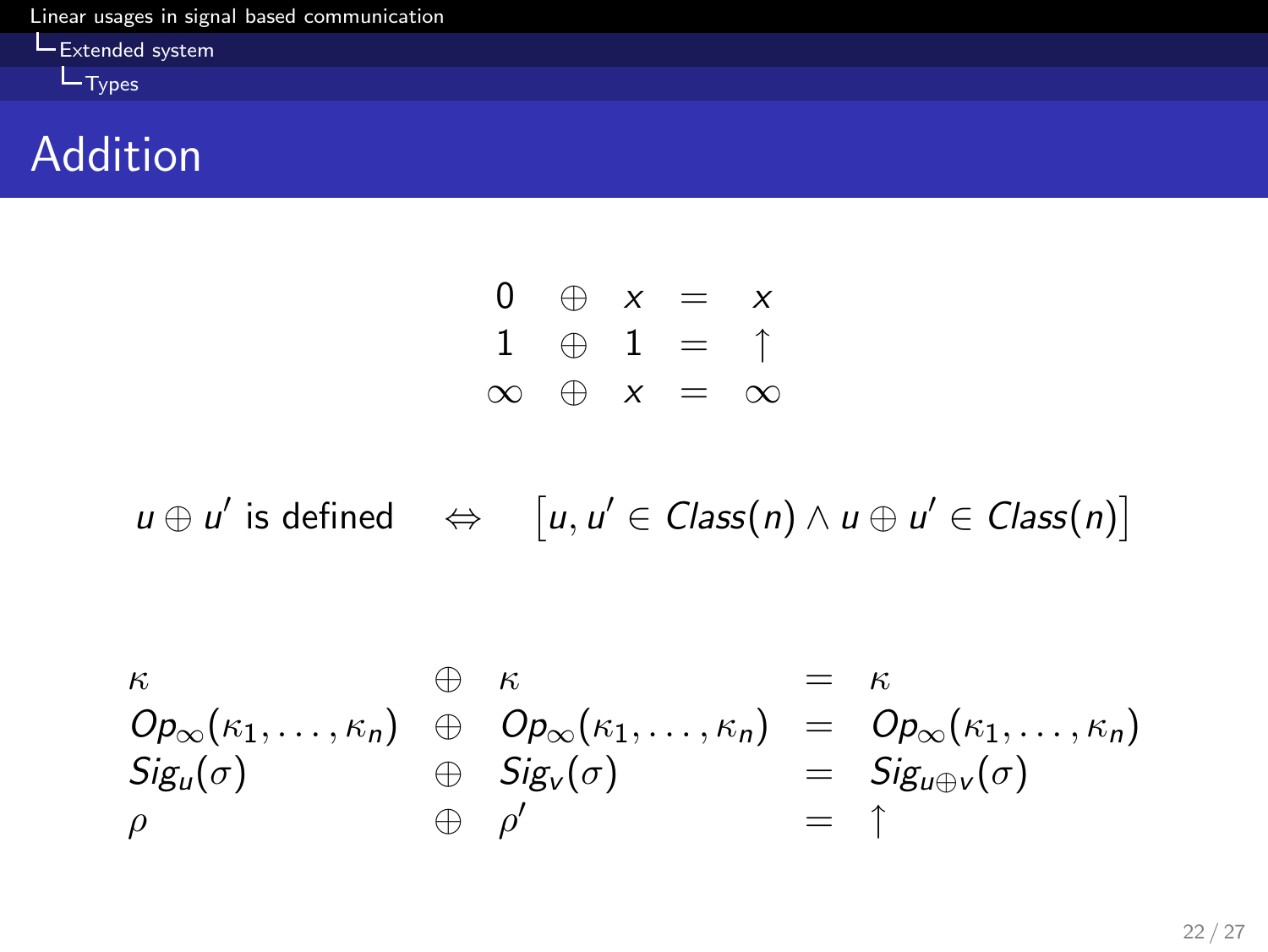[Linear usages in signal based communication](#page-0-0)

Extended system

Typing rules

## ... for expressions

$$
(var) \frac{\Gamma \text{ neutral}}{\Gamma, x : \rho \vdash x : \rho} \qquad (k) \frac{\Gamma_i \vdash r_i : \sigma_i \quad i = 1, ..., n \quad \Gamma_0 \text{ neutral}}{\Gamma_0 \oplus \Gamma_1 \oplus \cdots \oplus \Gamma_n \vdash k(r_1, ..., r_n) : \sigma}
$$
\n
$$
\Gamma \text{ neutral} \qquad i = \pi_3(u[0])
$$
\n
$$
(\Gamma_{\text{Set}_i}) \frac{u \in U_1(2,3)}{\Gamma, s : \text{Sig}_u(\sigma) \vdash s : \text{Set}_i(\sigma)} \qquad (\Gamma_{\text{List}_i}) \frac{u \in U_1(2,4)}{\Gamma, s : \text{Sig}_u(\sigma) \vdash s : \text{List}_i(\sigma)}
$$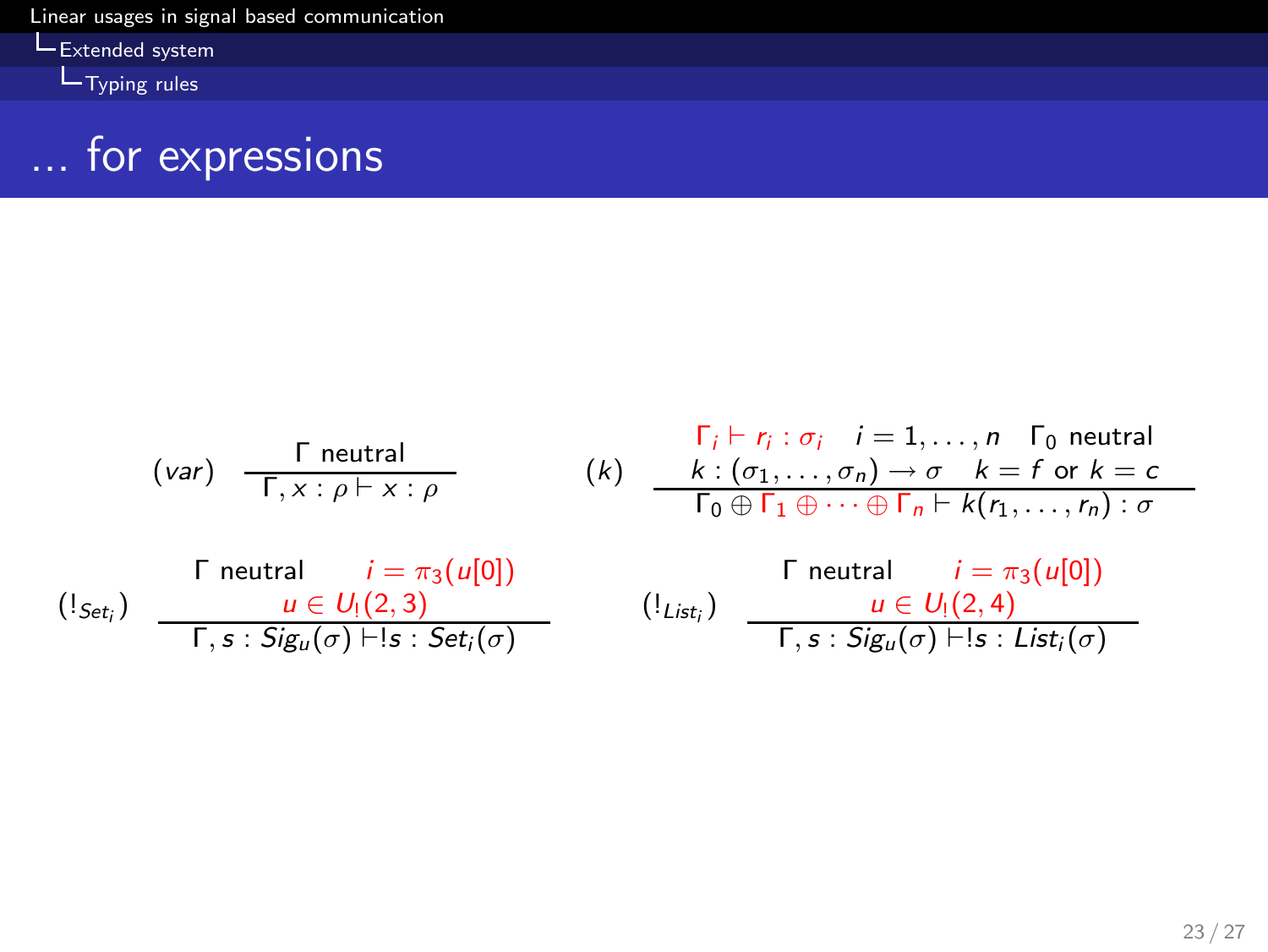[Linear usages in signal based communication](#page-0-0) Extended system

 $L_{\text{Typing rules}}$ 



(0) 
$$
\frac{\Gamma \text{ neutral}}{\Gamma + 0} \qquad \text{(out)} \qquad \frac{u \in U_{out} \quad \Gamma_1 \vdash s : Sig_u(\sigma)}{\Gamma_2 \vdash e : \sigma}
$$
  
\n
$$
\frac{u \in U_{int} \quad \Gamma_1 \vdash s : Sig_u(\sigma)}{\Gamma_1 \oplus \Gamma_2 \vdash \overline{s} < e}
$$
  
\n
$$
u \in U_{in} \quad \Gamma_1 \vdash s : Sig_u(\sigma)
$$
  
\n
$$
\frac{\Gamma_1 \vdash s : Sig_u(\sigma)}{\Gamma + \nu s \cdot P} \qquad \text{(in)} \qquad \frac{\Gamma_2 \times : \sigma \vdash P}{\Gamma_2 \times : \sigma \vdash P}
$$
  
\n
$$
\frac{\Gamma_1 \oplus \Gamma_2 \vdash K}{\Gamma_1 \oplus \Gamma_2 \vdash s(x).P, K}
$$
  
\n
$$
\frac{\Gamma_i \vdash P_i \quad i = 1, 2}{\Gamma_1 \oplus \Gamma_2 \vdash P_1 \mid P_2} \qquad \text{(rec)} \qquad \frac{\Gamma_i \vdash r_i : \rho_i \quad i = 1, ..., n}{\Gamma_1 \oplus \cdots \oplus \Gamma_n \vdash A(r_1, ..., r_n)}
$$
  
\n
$$
\frac{\Gamma \vdash P_i \quad i = 1, 2}{\Gamma \vdash [s_1 = s_2] P_1, P_2} \qquad \text{(mc)} \qquad \frac{\Gamma_i \times 1 : \sigma_1, ..., \chi_n : \sigma_n \vdash P_1 \quad \Gamma \oplus \Gamma' \vdash u : \sigma}{\Gamma \oplus \Gamma' \vdash [u \triangleright c(x_1, ..., x_n)] P_1, P_2}
$$

 $P<sub>2</sub>$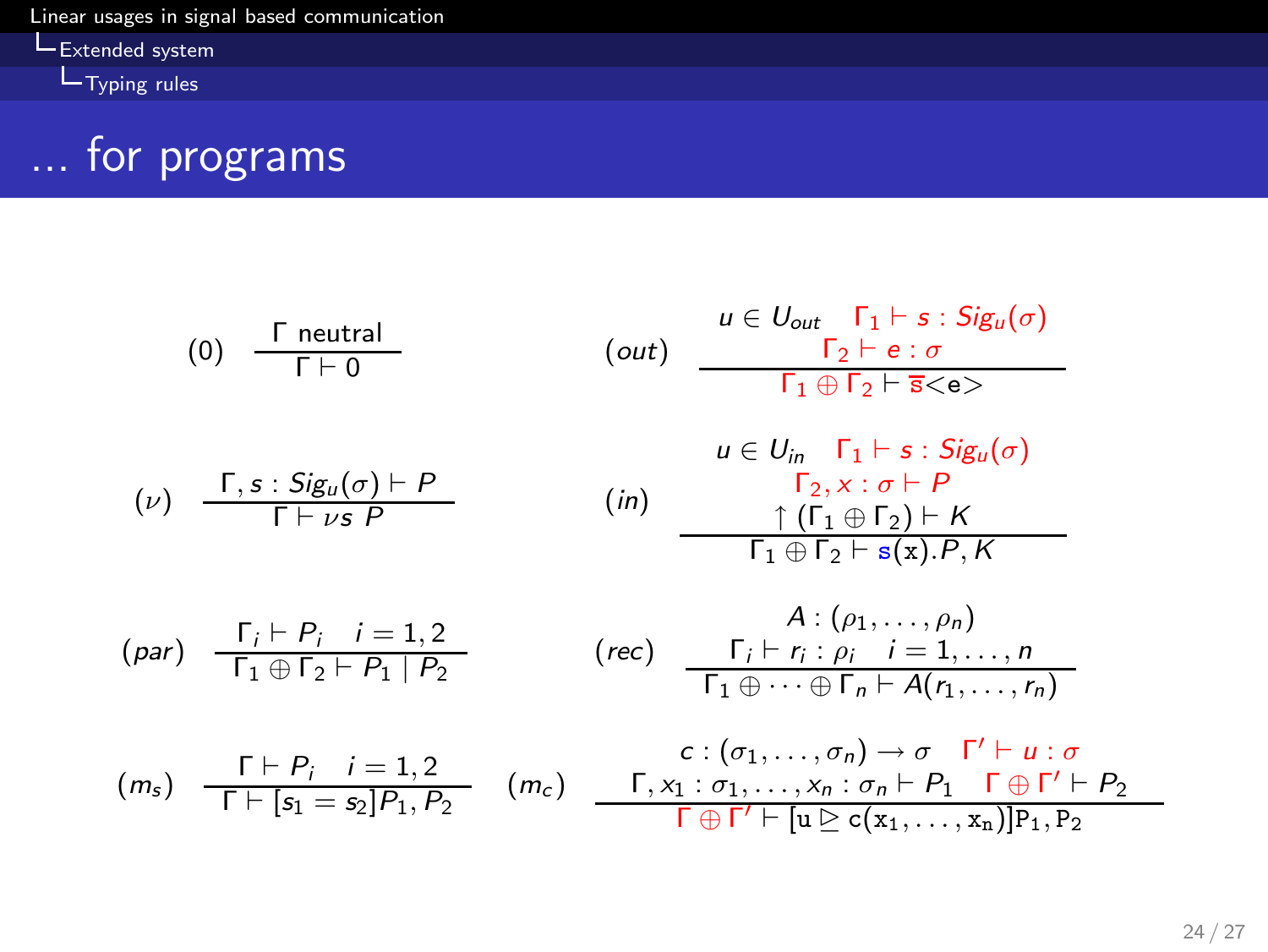

### Client-Server

$$
\begin{array}{lcl} \text{Server}(s) & = & \text{pause.Handle}(s, !s) \\ \text{Handle}(s, l) & = & [l \triangleright \text{cons}(\text{req}(s', x), l')] \\ & & (\overline{s'}{<}f(x){>} \mid \text{Handle}(s, l')), \\ & & \text{Server}(s) \end{array}
$$

$$
\begin{array}{lcl} \text{Client}(x,s,t) & = & \nu s' ( \\ & & \\ \overline{s} < \text{req}(s',x) > \\ & & | \text{ pause.s}'(x).\overline{t} < x >, 0 \\ & & ) \end{array}
$$

$$
s: Sig \begin{pmatrix} \infty \\ 0 \\ 1 \end{pmatrix} \sim (Reg) \qquad 1: Set_1(Reg) \qquad s': Sig \begin{pmatrix} 1 \\ 1 \\ 0 \end{pmatrix} \sim (Reg)
$$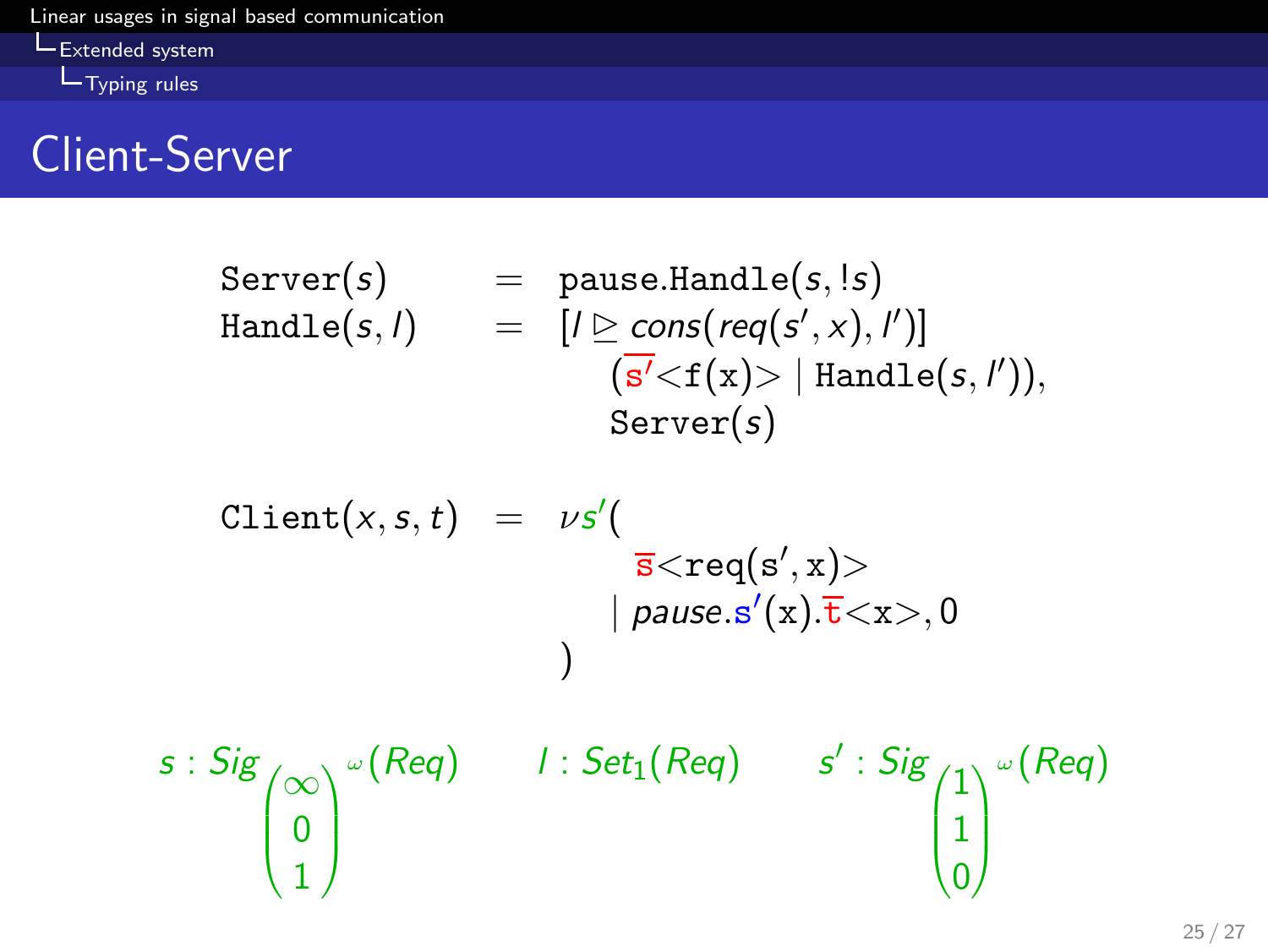

### Client-Server

$$
\begin{array}{lcl} \text{Server}(s) & = & \text{pause.Handle}(s, !s) \\ \text{Handle}(s, l) & = & [l \triangleright \text{cons}(\text{req}(s', x), l')] \\ & & (\overline{s'}{<}f(x){>} \mid \text{Handle}(s, l')), \\ & & \text{Server}(s) \end{array}
$$

$$
\begin{array}{lcl} \texttt{Client}(x,s,t) & = & \nu s' ( \\ & & \\ & & \\ & & \overline{s} < \texttt{req}(s',x) > \\ & & | \textit{ pause.s}'(x).\overline{t} < x >, 0 \\ & & ) \end{array}
$$

 $\mathbb{R}$  It's not typable !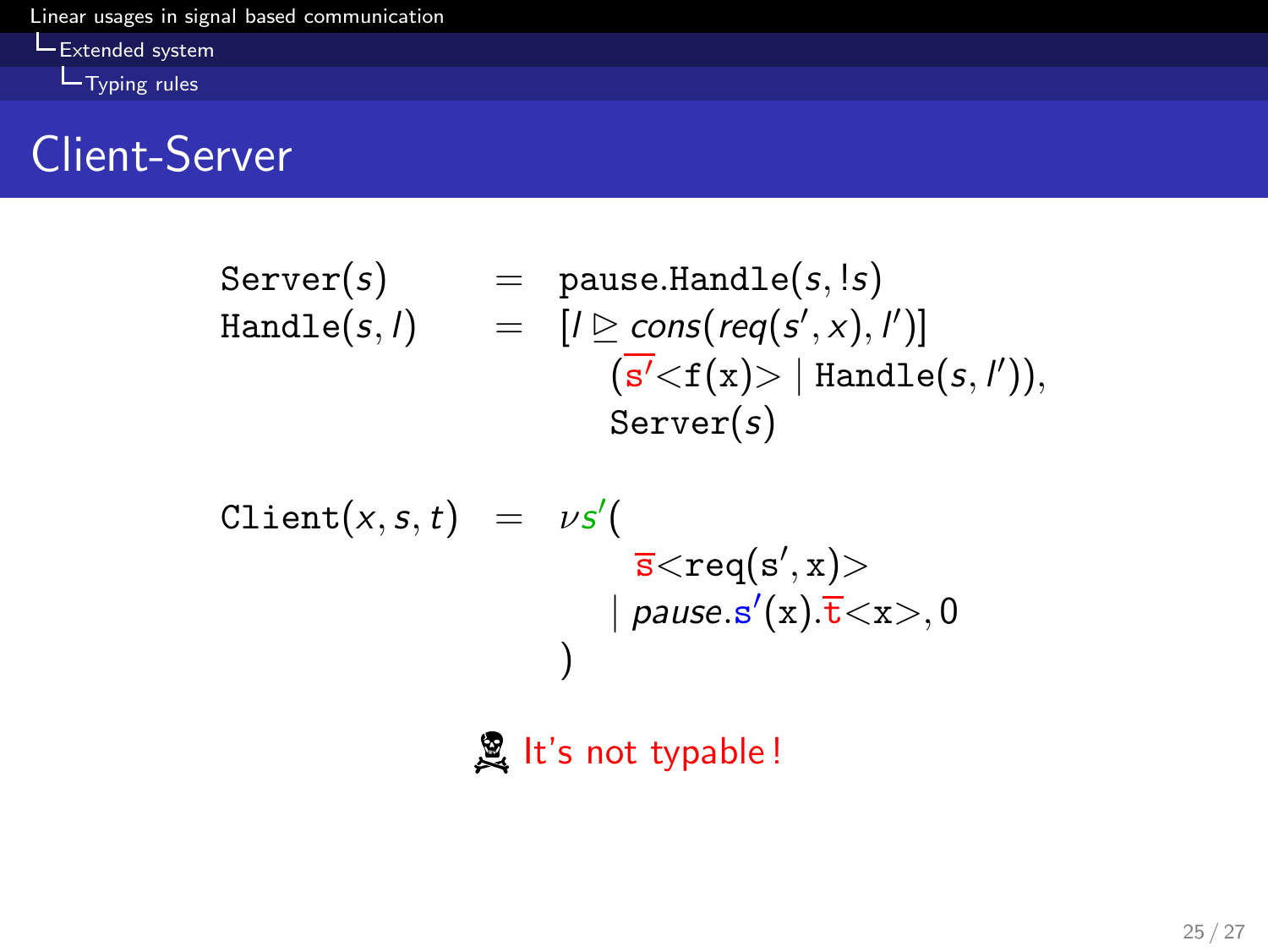

### Client-Server

$$
\begin{array}{lcl} \text{Server}(s) & = & \text{pause.Handle}(s, !s) \\ \text{Handle}(s, l) & = & [l \triangleright \text{cons}(\text{req}(s', x), l')] \\ & & (\overline{s'}{<}f(x){>} \mid \text{Handle}(s, l')), \\ & & \text{Server}(s) \end{array}
$$

Client(x,s,t) = νs ′ ( s<req(s ′ , x)> | pause.s ′ (x).t<x>, 0 )

Solution ? separate !s from the rest.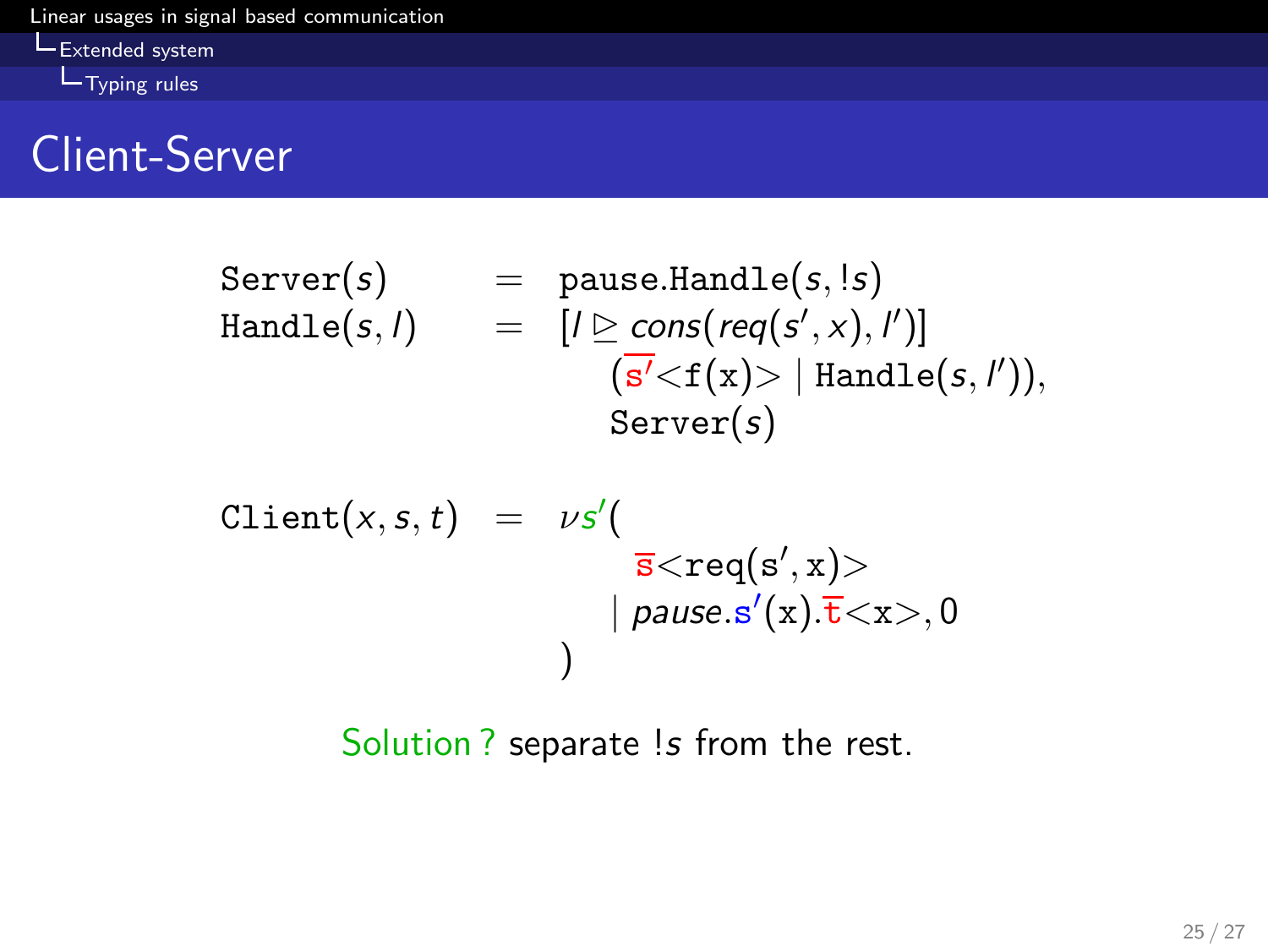**L**Future work

## <span id="page-36-0"></span>4 - Future work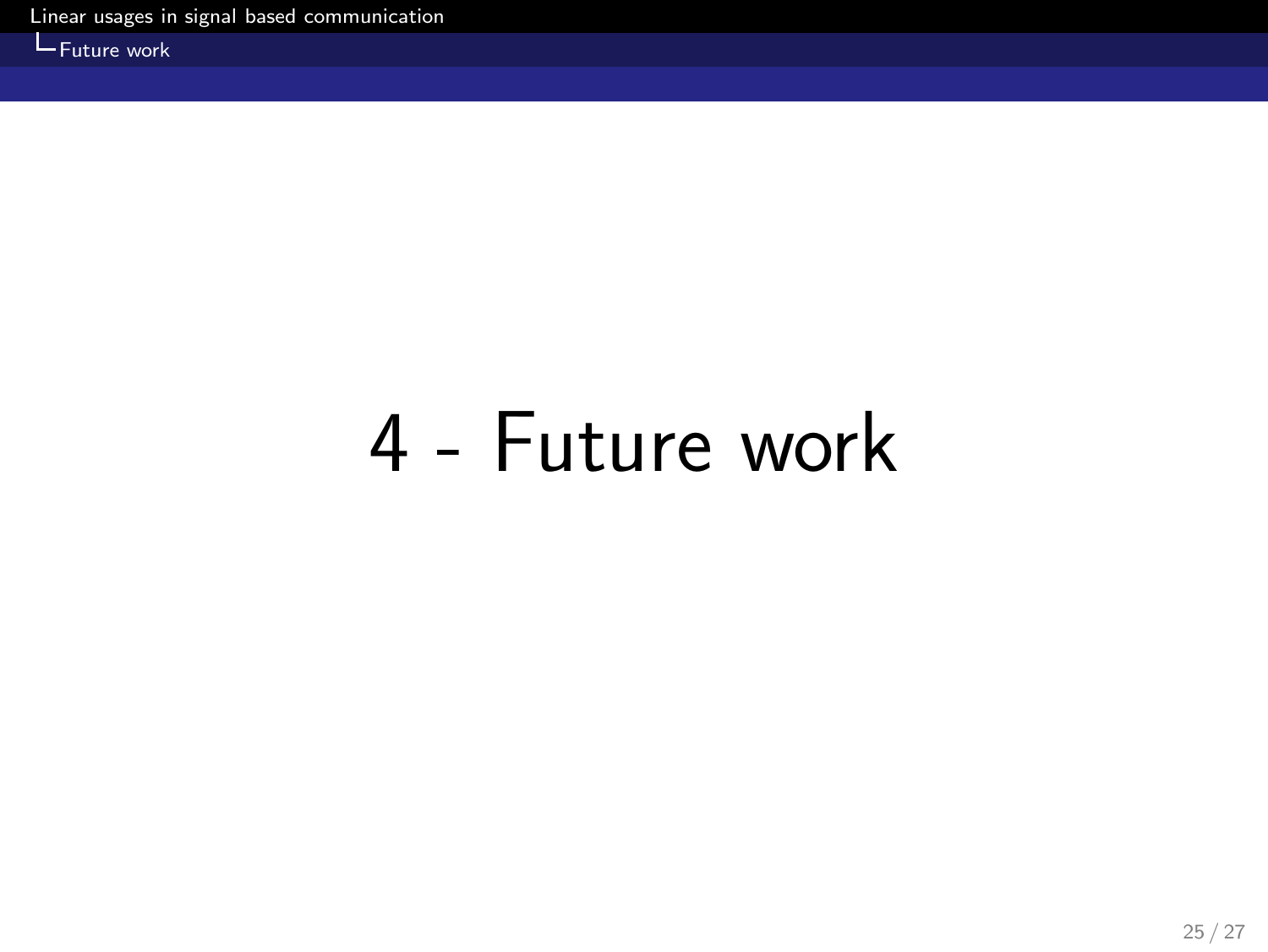L<sub>Future</sub> work

- 1 Client-Server example,
- 2 subject reduction lemma.